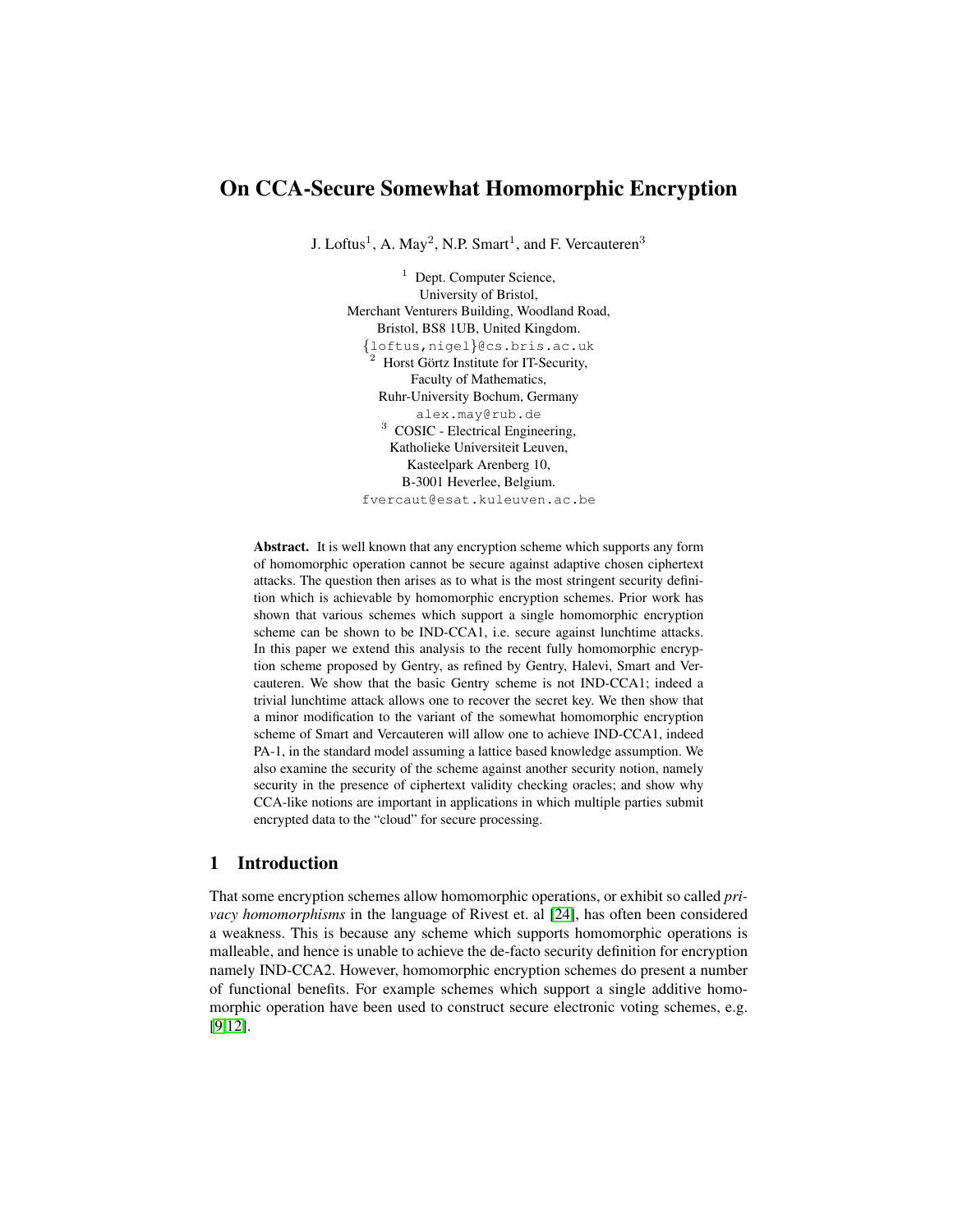The usefulness of schemes supporting a single homomorphic operation has led some authors to consider what security definition existing homomorphic encryption schemes meet. A natural notion to try to achieve is that of IND-CCA1, i.e. security in the presence of a lunch-time attack. Lipmaa [\[20\]](#page-17-3) shows that the ElGamal encryption scheme is IND-CCA1 secure with respect to a hard problem which is essentially the same as the IND-CCA1 security of the ElGamal scheme; a path of work recently extended in [\[2\]](#page-16-0) to other schemes.

A different line of work has been to examine security in the context of Plaintext Awareness, introduced by Bellare and Rogaway [\[5\]](#page-16-1) in the random oracle model and later refined into a hierarchy of security notions (PA-0, -1 and -2) by Bellare and Palacio [\[4\]](#page-16-2). Intuitively a scheme is said to be PA if the only way an adversary can create a valid ciphertext is by applying encryption to a public key and a valid message. Bellare and Palacio prove that a scheme which possesses both PA-1 (resp. PA-2) and is IND-CPA, is in fact secure against IND-CCA1 (resp. IND-CCA2) attacks.

The advantage of Bellare and Palacio's work is that one works in the standard model to prove security of a scheme; the disadvantage appears to be that one needs to make a strong assumption to prove a scheme is PA-1 or PA-2. The assumption required is a so-called *knowledge assumption*. That such a strong assumption is needed should not be surprising as the PA security notions are themselves very strong. In the context of encryption schemes supporting a single homomorphic operation Bellare and Pallacio show that the Cramer-Shoup Lite scheme [\[10\]](#page-17-4) and an ElGamal variant introduced by Damgård  $[11]$  are both PA-1, and hence IND-CCA1, assuming the standard DDH (to obtain IND-CPA security) and a Diffie–Hellman knowledge assumption (to obtain PA-1 security). Informally, the Diffie–Hellman knowledge assumption is the assumption that an algorithm can only output a Diffie–Hellman tuple if the algorithm "knows" the discrete logarithm of one-tuple member with respect to another.

Rivest et. al originally proposed homomorphic encryption schemes so as to enable arbitrary computation on encrypted data. To perform such operations one would require an encryption scheme which supports two homomorphic operations, which are "complete" in the sense of allowing arbitrary computations. Such schemes are called fully homomorphic encryption (FHE) schemes, and it was not until Gentry's breakthrough construction in 2009 [\[15](#page-17-6)[,16\]](#page-17-7) that such schemes could be constructed. Since Gentry's construction appeared a number of variants have been proposed, such as [\[14\]](#page-17-8), as well as various simplifications [\[27\]](#page-17-9) and improvements thereof [\[17\]](#page-17-10). All such schemes have been proved to be IND-CPA, i.e. secure under chosen plaintext attack.

At a high level all these constructions work in three stages: an initial *somewhat* homomorphic encryption (SHE) scheme which supports homomorphic evaluation of low degree polynomials, a process of squashing the decryption circuit and finally a bootstrapping procedure which will give fully homomorphic encryption and the evaluation of arbitrary functions on ciphertexts. In this paper we focus solely on the basic somewhat homomorphic scheme, but our attacks and analysis apply also to the extension using the bootstrapping process. Our construction of an IND-CCA1 scheme however only applies to the SHE constructions as all existing FHE constructions require public keys which already contain ciphertexts; thus with existing FHE constructions the notion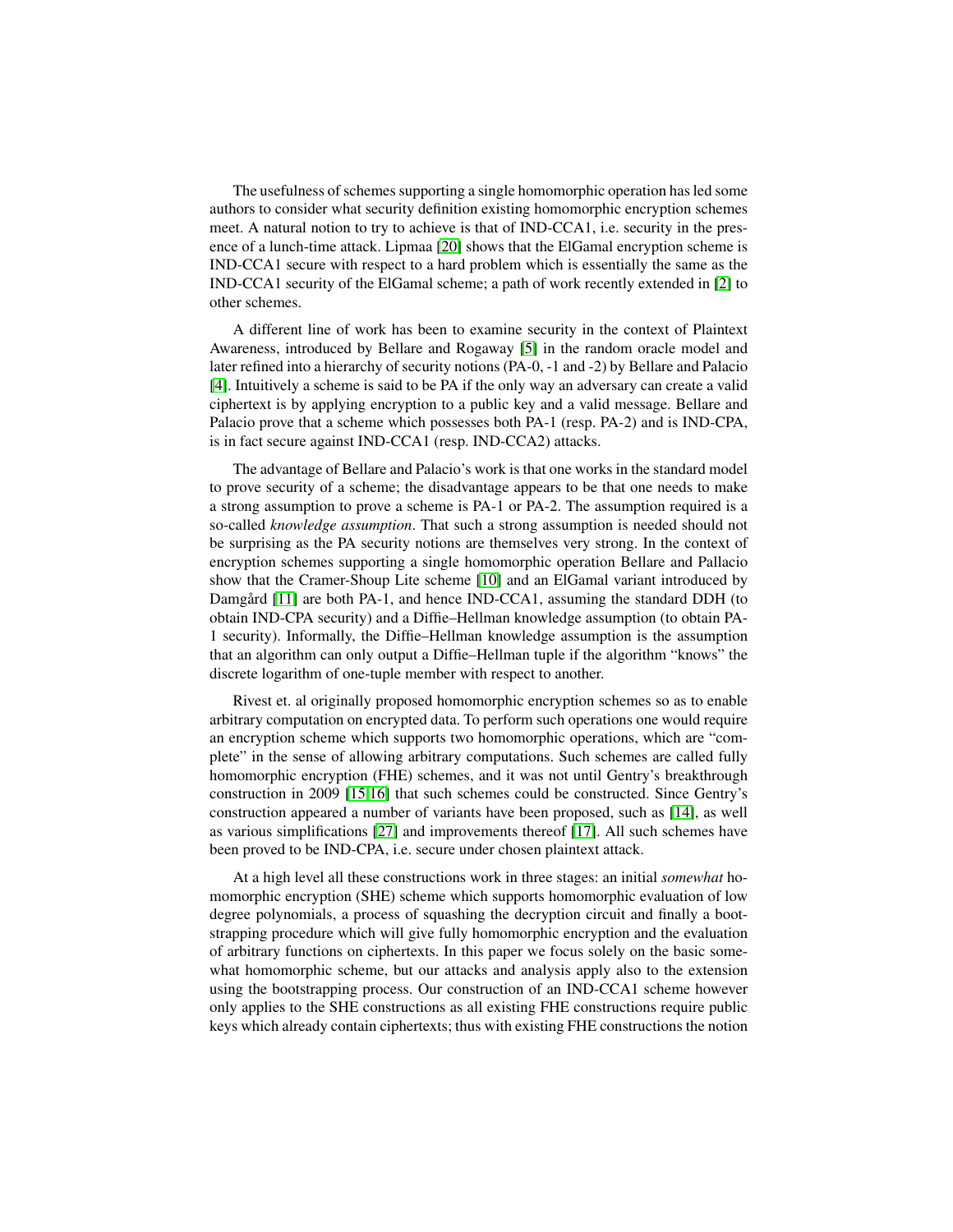of IND-CCA1 security is redundant; although in Section [7](#page-14-0) we present a notion of CCA embeddability which can be extended to FHE.

In this paper we consider the Smart–Vercauteren variant [\[27\]](#page-17-9) of Gentry's scheme. In this variant there are two possible message spaces; one can either use the scheme to encrypt bits, and hence perform homomorphic operations in  $\mathbb{F}_2$ ; or one can encrypt polynomials of degree N over  $\mathbb{F}_2$ . When one encrypts bits one achieves a scheme that is a specialisation of the original Gentry scheme, and it is this variant that has recently been realised by Gentry and Halevi [\[17\]](#page-17-10). We call this the Gentry–Halevi variant, to avoid confusion with other variants of Gentry's scheme, and we show that this scheme is not IND-CCA1 secure.

In particular in Section [4](#page-7-0) we present a trivial complete break of the Gentry–Halevi variant scheme, in which the secret key can be recovered via a polynomial number of queries to a decryption oracle. The attack we propose works in a similar fashion to the attack of Bleichenbacher on RSA [\[8\]](#page-16-3), in that on each successive oracle call we reduce the possible interval containing the secret key, based on the output of the oracle. Eventually the interval contains a single element, namely the secret key. Interesting all the Bleichenbacher style attacks on RSA, [\[8,](#page-16-3)[21,](#page-17-11)[26\]](#page-17-12), recover a target message, and are hence strictly CCA2 attacks, whereas our attack takes no target ciphertext and recovers the key itself.

In Section [5](#page-8-0) we go on to show that a modification of the Smart–Vercauteren SHE variant which encrypts polynomials can be shown to be PA-1, and hence is IND-CCA1. Informally we use the full Smart–Vercauteren variant to recover the random polynomial used to encrypt the plaintext polynomial in the decryption phase, and then we re-encrypt the result to check against the ciphertext. This forms a ciphertext validity check which then allows us to show PA-1 security based on a new lattice knowledge assumption. Our lattice knowledge assumption is a natural lattice based variant of the Diffie–Hellman knowledge assumption mentioned previously. In particular we assume that if an algorithm is able to output a non-lattice vector which is sufficiently close to a lattice vector then it must "know" the corresponding close lattice vector. We hope that this problem may be of independent interest in analysing other lattice based cryptographic schemes; indeed the notion is closely linked to a key "quantum" step in the results of Regev [\[23\]](#page-17-13).

In Section [6](#page-13-0) we examine possible extensions of the security notion for homomorphic encryption. We have remarked that a homomorphic encryption scheme (either one which supports single homomorphic operations, or a SHE/FHE scheme) cannot be IND-CCA2, but we have examples of singlely homomorphic and SHE IND-CCA1 schemes. The question then arises as to whether IND-CCA1 is the "correct" security definition, i.e. whether this is the strongest definition one can obtain for SHE schemes. In other contexts authors have considered attacks involving partial information oracles. In [\[13\]](#page-17-14) Dent introduces the notion of a CPA+ attack, where the adversary is given access to an oracle which on input of a ciphertext outputs a single bit indicating whether the ciphertext is valid or not. Such a notion was originally introduced by Joye, Quisquater and Yung [\[19\]](#page-17-15) in the context of attacking a variant of the EPOC-2 cipher which had been "proved" IND-CCA2. This notion was recently re-introduced under the name of a CVA (ciphertext verification) attack by Hu et al [\[18\]](#page-17-16), in the context of symmetric en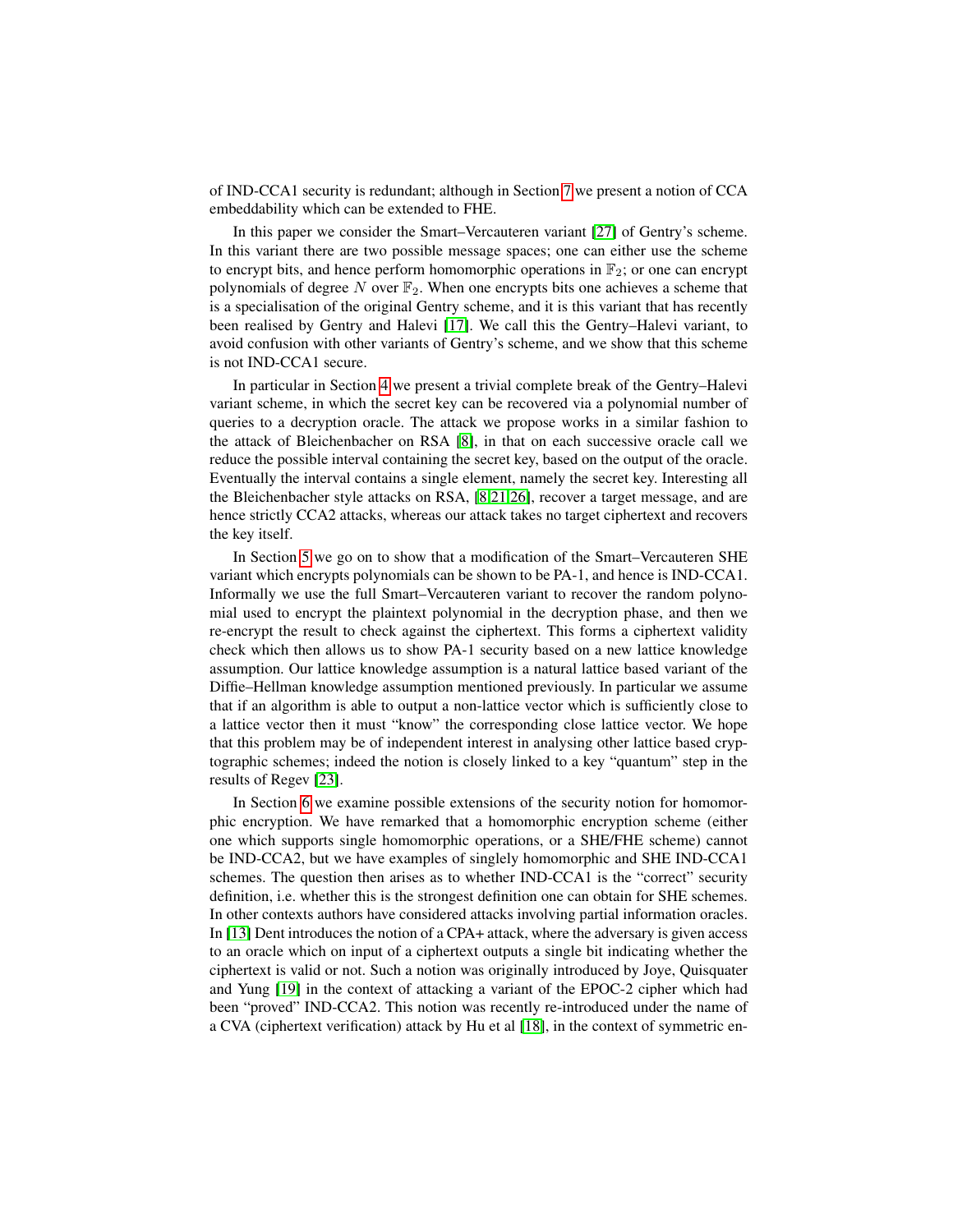cryption schemes. We use the term CVA rather than CPA+ as it conveys more easily the meaning of the security notion.

Such ciphertext validity oracles are actually the key component behind the traditional application of Bleichenbacher style attacks against RSA, in that one uses the oracle to recover information about the target plaintext. We show that our SHE scheme which is IND-CCA1 is not IND-CVA, by presenting an IND-CVA attack. In particular this shows that CVA security is not implied by PA-1 security. Given PA-1 is such a strong notion this is itself interesting since it shows that CVA attacks are relatively powerful. The attack is not of the Bleichenbacher type, but is now more akin to the security reduction between search and decision LWE [\[25\]](#page-17-17). This attack opens up the possibility of a new SHE scheme which is also IND-CVA, a topic which we leave as an open problem; or indeed the construction of standard additive or multiplicative homomorphic schemes which are IND-CVA.

Finally, in Section [7](#page-14-0) we consider an application area of cloud computing in which multiple players submit encrypted data to a cloud computer; which in turn will perform computations on the encrypted data. We show that such a scenario does indeed seem to require a form of IND-CCA2 protection of ciphertexts, yet still maintaining homomorphic properties. To deal with this we introduce the notion of CCA-embeddable homomorphic encryption.

### 2 Notation and Standard Definitions

For integers z, d reduction of z modulo d in the interval  $[-d/2, d/2)$  will be denoted by  $[z]_d$ . For a rational number q, |q| will denote the rounding of q to the nearest integer, and [q] denotes the (signed) distance between q and the nearest integer, i.e.  $|q| = q-[q]$ . The notation  $a \leftarrow b$  means assign the object b to a, whereas  $a \leftarrow B$  for a set B means assign  $\alpha$  uniformly at random from the set  $B$ . If  $B$  is an algorithm this means assign  $\alpha$ with the output of  $B$  where the probability distribution is over the random coins of  $B$ .

For a polynomial  $F(X) \in \mathbb{Q}[X]$  we let  $||F(X)||_{\infty}$  denote the  $\infty$ -norm of the coefficient vector, i.e. the maximum coefficient in absolute value. If  $F(X) \in \mathbb{Q}[X]$  then we let  $\vert F(X) \vert$  denote the polynomial in  $\mathbb{Z}[X]$  obtained by rounding the coefficients of  $F(X)$  to the nearest integer.

FULLY HOMOMORPHIC ENCRYPTION: A fully homomorphic encryption scheme is a tuple of three algorithms  $\mathcal{E} =$  (KeyGen, Encrypt, Decrypt) in which the message space is a ring  $(R, +, \cdot)$  and the ciphertext space is also a ring  $(\mathcal{R}, \oplus, \otimes)$  such that for all messages  $m_1, m_2 \in R$ , and all outputs  $(\mathsf{pk}, \mathsf{sk}) \leftarrow \mathsf{KeyGen}(1^\lambda)$ , we have

> $m_1 + m_2 = \text{Decrypt}(\text{Encrypt}(m_1, \text{pk}) \oplus \text{Encrypt}(m_2, \text{pk}), \text{sk})$  $m_1 \cdot m_2 = \text{Decrypt}(\text{Encrypt}(m_1, \text{pk}) \otimes \text{Encrypt}(m_2, \text{pk}), \text{sk}).$

A scheme is said to be *somewhat* homomorphic if it can deal with only a limited number of addition and multiplications before decryption fails.

SECURITY NOTIONS FOR PUBLIC KEY ENCRYPTION: Semantic security of a public key encryption scheme, whether standard, homomorphic, or fully homomorphic, is cap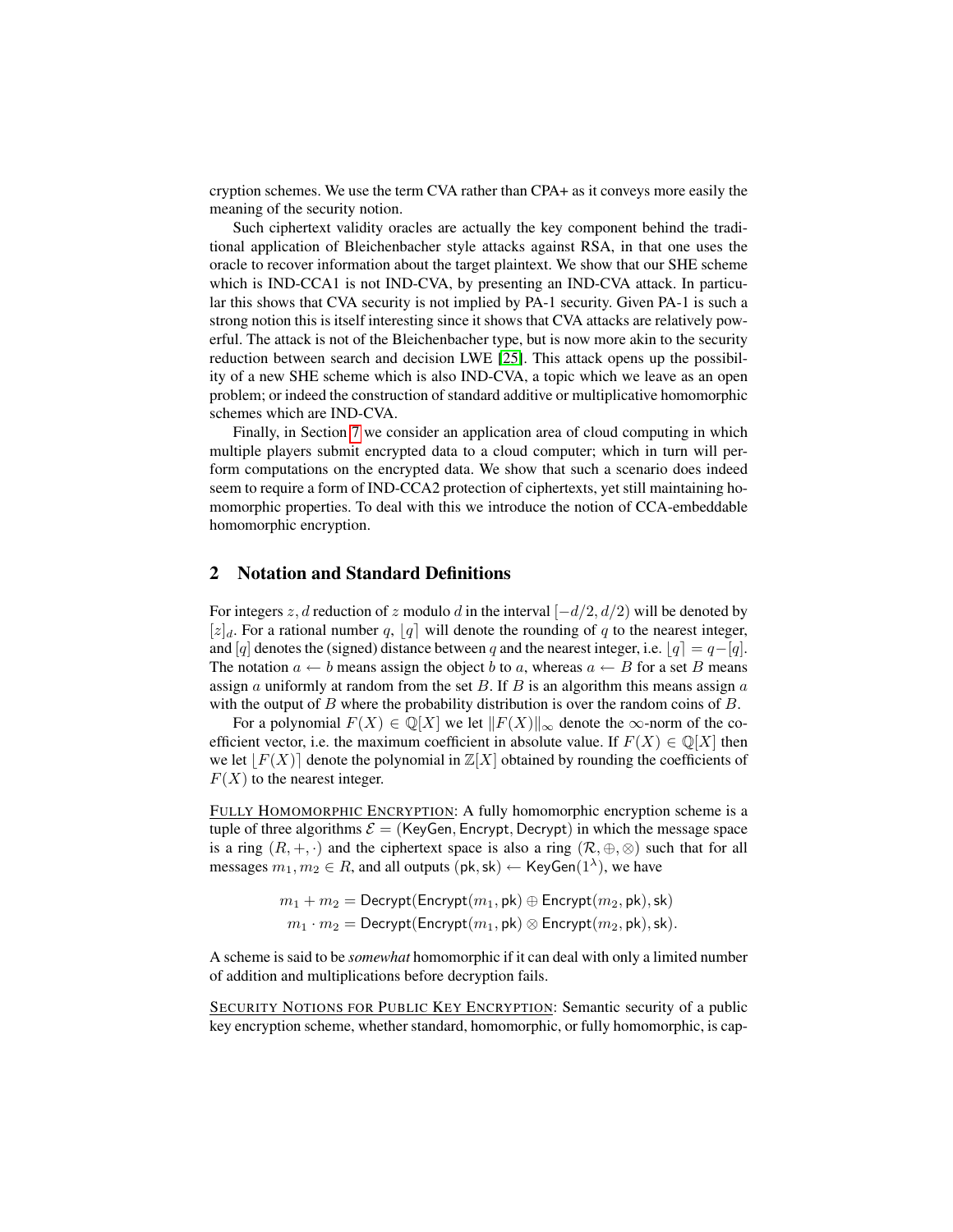tured by the following game between a challenger and an adversary A, running in two stages;

- (pk, sk) 
$$
\leftarrow
$$
 KeyGen(1<sup>λ</sup>).  
\n-  $(m_0, m_1, St) \leftarrow A_1^{(.)}(pk)$ . */*\* Stage 1 \*/  
\n-  $b \leftarrow \{0, 1\}$ .  
\n-  $c^* \leftarrow$  Encryption( $m_b$ , pk; r).  
\n-  $b' \leftarrow A_2^{(.)}(c^*, St)$ . */*\* Stage 2 \*/

The adversary is said to win the game if  $b = b'$ , with the advantage of the adversary winning the game being defined by

$$
Adv_{\mathcal{A}, \mathcal{E}, \lambda}^{IND-atk} = | \Pr(b = b') - 1/2 |.
$$

A scheme is said to be IND-atk secure if no polynomial time adversary  $A$  can win the above game with non-negligible advantage in the security parameter  $\lambda$ . The precise security notion one obtains depends on the oracle access one gives the adversary in its different stages.

- If A has access to no oracles in either stage then atk=CPA.
- If  $A$  has access to a decryption oracle in stage one then atk=CCA1.
- $-$  If  $A$  has access to a decryption oracle in both stages then atk=CCA2, often now denoted simply CCA.
- $-$  If A has access to a ciphertext validity oracle in both stages, which on input of a ciphertext determines whether it would output ⊥ or not on decryption, then atk=CVA.

**LATTICES:** A (full-rank) lattice is simply a discrete subgroup of  $\mathbb{R}^n$  generated by n linear independent vectors,  $B = \{b_1, \ldots, b_n\}$ , called a basis. Every lattice has an infinite number of bases, with each set of basis vectors being related by a unimodular transformation matrix. If  $B$  is such a set of vectors, we write

$$
L = \mathcal{L}(B) = \{ \mathbf{v} \cdot B | \mathbf{v} \in \mathbb{Z}^n \}
$$

to be the resulting lattice. An integer lattice is a lattice in which all the bases vectors have integer coordinates.

For any basis there is an associated fundamental parallelepiped which can be taken as  $\mathcal{P}(B) = \{\sum_{i=1}^n x_i \cdot \mathbf{b}_i | x_i \in [-1/2, 1/2)\}\.$  The volume of this fundamental parallelepiped is given by the absolute value of the determinant of the basis matrix  $\Delta$  =  $|\det(B)|$ . We denote by  $\lambda_{\infty}(L)$  the  $\infty$ -norm of a shortest vector (for the  $\infty$ -norm) in L.

### 3 The Smart-Vercauteren Variant of Gentry's Scheme

We will be examining variants of Gentry's SHE scheme [\[15\]](#page-17-6), in particular three variants based on the simplification of Smart and Vercauteren [\[27\]](#page-17-9), as optimized by Gentry and Halevi [\[17\]](#page-17-10). All variants make use of the same key generation procedure, parametrized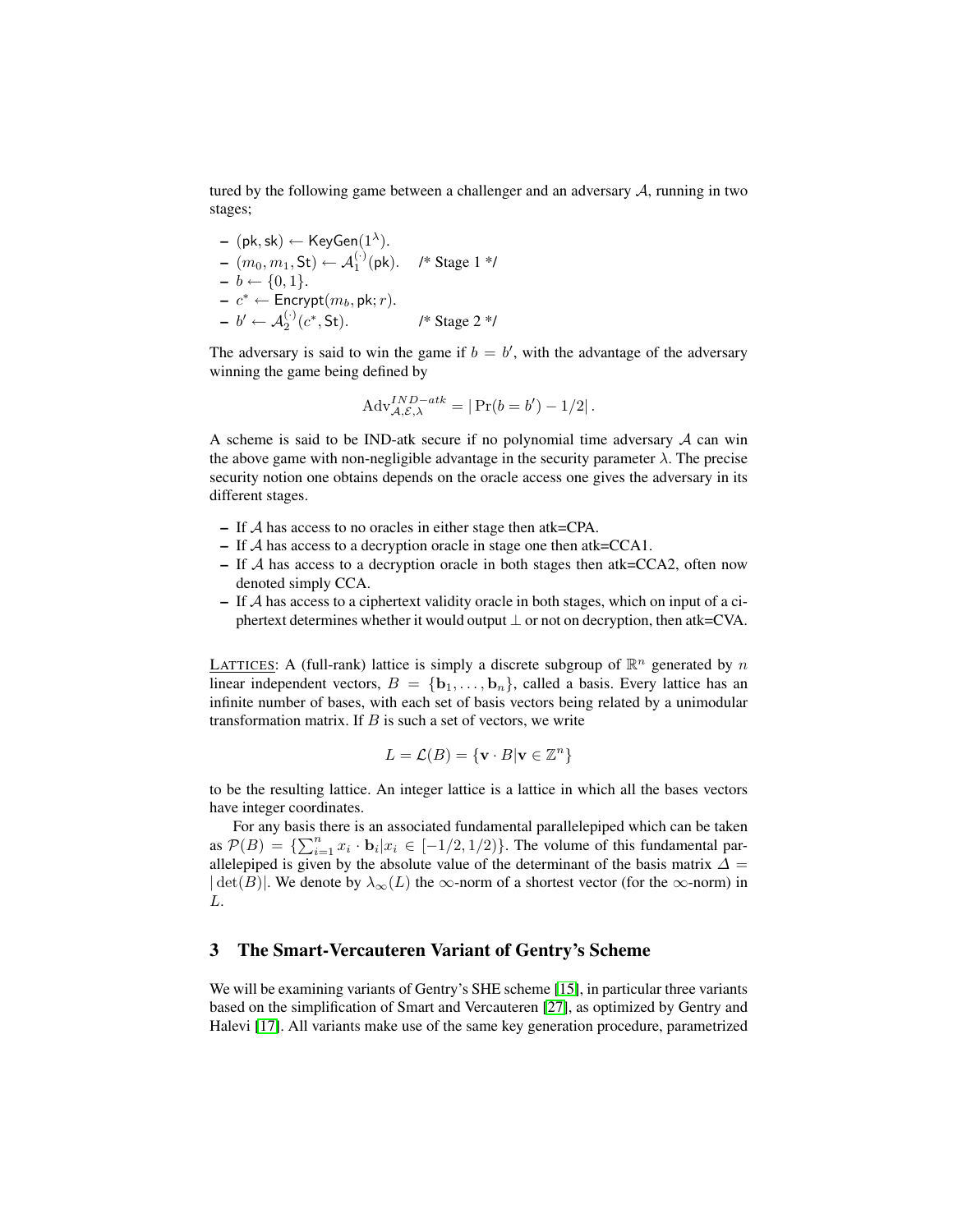by a tuple of integers  $(N, t, \mu)$ ; we assume there is a function mapping security parameters  $\lambda$  into tuples  $(N, t, \mu)$ . In practice N will be a power of two, t will be greater than  $2^{\sqrt{N}}$  and  $\mu$  will be a small integer, perhaps one.

 $\mathsf{KeyGen}(1^\lambda)$ 

- Pick an irreducible polynomial  $F \in \mathbb{Z}[X]$  of degree N.
- Pick a polynomial  $G(X) \in \mathbb{Z}[X]$  of degree at most  $N-1$ , with coefficients bounded by t.
- $-d \leftarrow$  resultant $(F, G)$ .
- G is chosen such that  $G(X)$  has a single unique root in common with  $F(X)$  modulo d. Let  $\alpha$  denote this root.
- $-Z(X) \leftarrow d/G(X) \pmod{F(X)}$ .
- $-$  pk  $\leftarrow (\alpha, d, \mu, F(X)),$  sk  $\leftarrow (Z(X), G(X), d, F(X)).$

In [\[17\]](#page-17-10) Gentry and Halevi show how to compute, for the polynomial  $F(X) = X^{2^n} + 1$ , the root  $\alpha$  and the polynomial  $Z(X)$  using a method based on the Fast Fourier Transform. In particular they show how this can be done for non-prime values of d (removing one of the main restrictions in the key generation method proposed in [\[27\]](#page-17-9)).

By construction, the principal ideal g generated by  $G(X)$  in the number field  $K =$  $\mathbb{Z}[X]/(F(X))$  is equal to the ideal with  $\mathcal{O}_K$  basis  $(d, X - \alpha)$ . In particular, the ideal g precisely consists of all elements in  $\mathbb{Z}[X]/(F(X))$  that are zero when evaluated at  $\alpha$  modulo d. The Hermite-Normal-Form of a basis matrix of the lattice defined by the coefficient vectors of g is given by

<span id="page-5-0"></span>
$$
B = \begin{pmatrix} d & 0 \\ -\alpha & 1 \\ -\alpha^2 & 1 \\ \vdots & \ddots \\ -\alpha^{N-1} & 0 & 1 \end{pmatrix},
$$
 (1)

where the elements in the first column are reduced modulo d.

To aid what follows we write  $Z(X) = z_0 + z_1 \cdot X + \ldots + z_{N-1} \cdot X^{N-1}$  and define

$$
\delta_{\infty} = \sup \left\{ \frac{\|g(X) \cdot h(X) \pmod{F(X)\}}{\|g(X)\|_{\infty} \cdot \|h(X)\|_{\infty}} : g, h \in \mathbb{Z}[X], \deg(g), \deg(h) < N \right\}.
$$

For the choice  $f = X^N + 1$ , we have  $\delta_{\infty} = N$ . The key result to understand how the simplification of Smart and Vercauteren to Gentry's scheme works is the following lemma adapted from [\[27\]](#page-17-9).

**Lemma 1.** Let  $Z(X)$ ,  $G(X)$ ,  $\alpha$  and d be as defined in the above key generation proce*dure. If*  $C(X) \in \mathbb{Z}[X]/(F(X))$  *is a polynomial with*  $||C(X)||_{\infty} < U$  *and set*  $c = C(\alpha)$ (mod d)*, then*

<span id="page-5-1"></span>
$$
C(X) = c - \left\lfloor \frac{c \cdot Z(X)}{d} \right\rfloor \cdot G(X) \pmod{F(X)}
$$

*for*

$$
U = \frac{d}{2 \cdot \delta_{\infty} \cdot ||Z(X)||_{\infty}}.
$$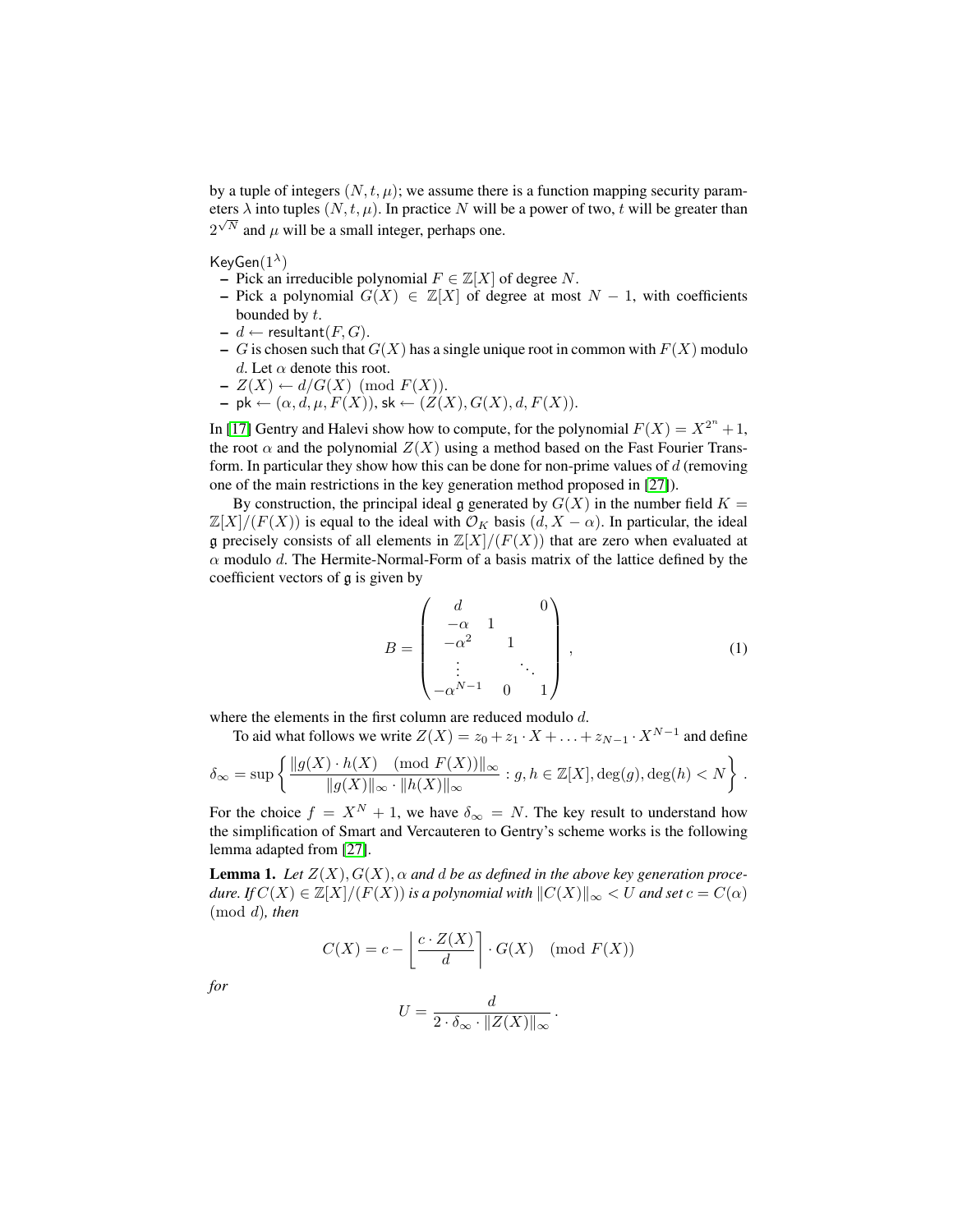*Proof.* By definition of c, we have that  $c - C(X)$  is contained in the principal ideal generated by  $G(X)$  and thus there exists a  $q(X) \in \mathbb{Z}[X]/(F(X))$  such that  $c-C(X)$  $q(X)G(X)$ . Using  $Z(X) = d/G(X) \pmod{F(X)}$ , we can write

$$
q(X) = \frac{cZ(X)}{d} - \frac{C(X)Z(X)}{d}.
$$

Since  $q(X)$  has integer coefficients, we can recover it by rounding the coefficients of the first term if the coefficients of the second term are strictly bounded by  $1/2$ . This shows that  $C(X)$  can be recovered from c for  $||C(X)||_{\infty} < d/(2 \cdot \delta_{\infty} \cdot ||Z(X)||_{\infty})$ .

Note that the above lemma essentially states that if  $||C(X)||_{\infty} < U$ , then  $C(X)$  is determined uniquely by its evaluation in  $\alpha$  modulo d. Recall that any polynomial  $H(X)$ of degree less than  $N$ , whose coefficient vector is in the lattice defined in equation [\(1\)](#page-5-0), satisfies  $H(\alpha) = 0 \pmod{d}$ . Therefore, if  $H(X) \neq 0$ , the lemma implies, for such an H, that  $||H(X)||_{\infty} \geq U$ , and thus we conclude that  $U \leq \lambda_{\infty}(L)$ . Since the coefficient vector of  $G(X)$  is clearly in the lattice L, we conclude that

$$
U \leq \lambda_{\infty}(L) \leq ||G(X)||_{\infty}.
$$

Although Lemma [1](#page-5-1) provides the maximum value of  $U$  for which ciphertexts are decryptable, we will only allow a quarter of this maximum value, i.e.  $T = U/4$ . As such we are guaranteed that  $T \leq \lambda_{\infty}(L)/4$ . We note that T defines the size of the circuit that the somewhat homomorphic encryption scheme can deal with. Our choice of  $T$  will become clear in Section [5.](#page-8-0)

Using the above key generation method we can define three variants of the Smart– Vercauteren variant of Gentry's scheme. The first variant is the one used in the Gentry/Halevi implementation of [\[17\]](#page-17-10), the second is the general variant proposed by Smart and Vercauteren, whereas the third divides the decryption procedure into two steps and provides a ciphertext validity check. In later sections we shall show that the first variant is not IND-CCA1 secure, and by extension neither is the second variant. However, we will show that the third variant is indeed IND-CCA1. We will then show that the third variant is not IND-CVA secure.

Each of the following variants is only a somewhat homomorphic scheme, extending it to a fully homomorphic scheme can be performed using methods of [\[15,](#page-17-6)[16,](#page-17-7)[17\]](#page-17-10).

GENTRY–HALEVI VARIANT: The plaintext space is the field  $\mathbb{F}_2$ . The above KeyGen algorithm is modified to only output keys for which  $d \equiv 1 \pmod{2}$ . This implies that at least one coefficient of  $Z(X)$ , say  $z_{i0}$  will be odd. We replace  $Z(X)$  in the private key with  $z_{i_0}$ , and can drop the values  $G(X)$  and  $F(X)$  entirely from the private key. Encryption and decryption can now be defined via the functions:

Encrypt $(m, pk; r)$  $- R(X) \leftarrow \mathbb{Z}[X]$  s.t.  $||R(X)||_{∞} \leq \mu$ .  $- m \leftarrow [c \cdot z_{i_0}]_d \pmod{2}$  $-C(X) \leftarrow m + 2 \cdot R(X).$  $-c \leftarrow [C(\alpha)]_d.$  $-$  Return  $c$ . Decrypt $(c, sk)$  $-$  Return  $m$ .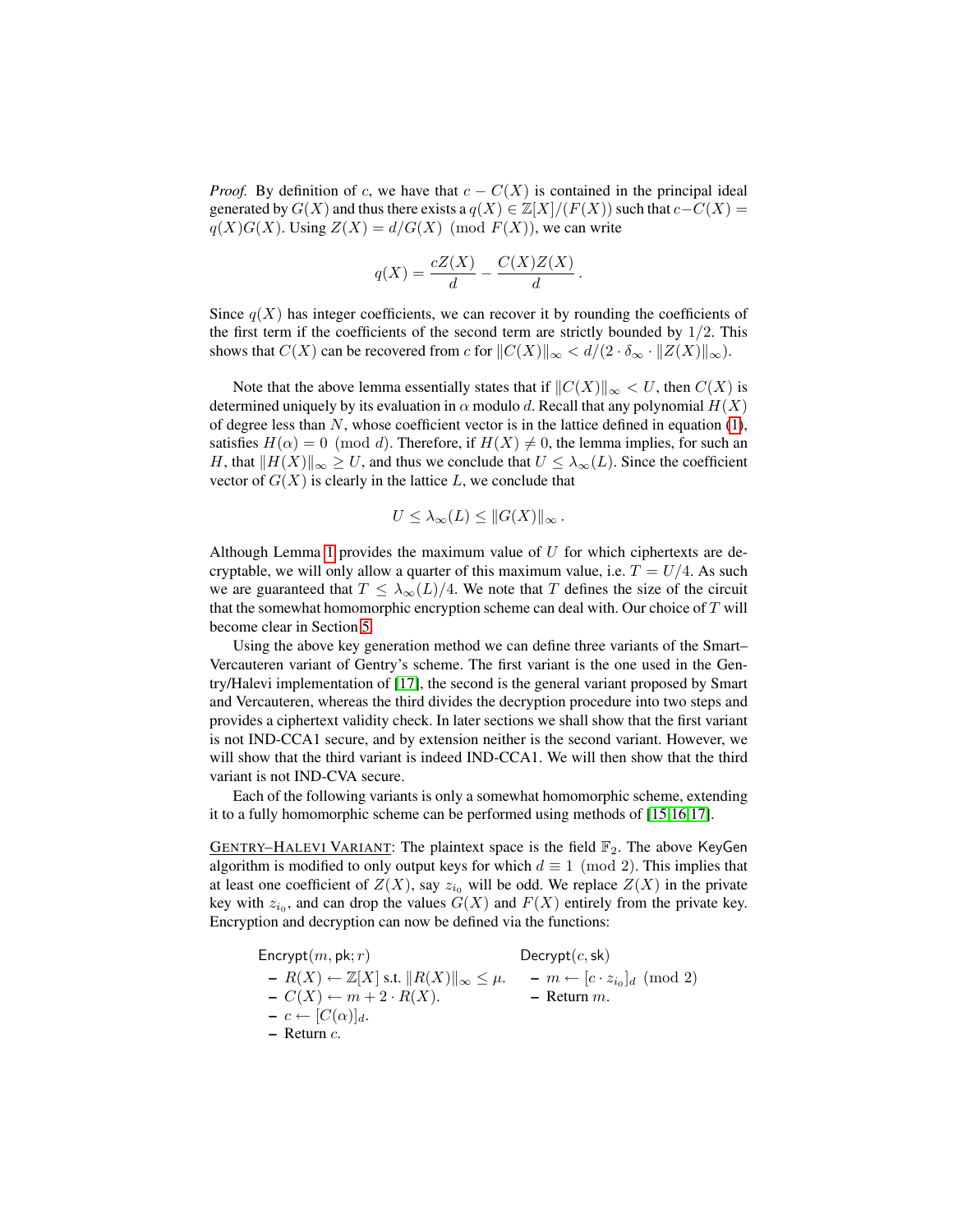FULL-SPACE SMART–VERCAUTEREN: In this variant the plaintext space is the algebra  $\mathbb{F}_2[X]/(F(X))$ , where messages are given by binary polynomials of degree less than N. As such we call this the Full-Space Smart–Vercauteren system as the plaintext space is the full set of binary polynomials, with multiplication and addition defined modulo  $F(X)$ . We modify the above key generation algorithm so that it only outputs keys for which the polynomial  $G(X)$  satisifies  $G(X) \equiv 1 \pmod{2}$ . This results in algorithms defined by:

| $\mathsf{Encrypt}(M(X), \mathsf{pk}; r)$                              | $\mathsf{Decrypt}(c, \mathsf{sk})$        |
|-----------------------------------------------------------------------|-------------------------------------------|
| $- R(X) \leftarrow \mathbb{Z}[X]$ s.t. $  R(X)  _{\infty} \leq \mu$ . | $- C(X) \leftarrow c - [c \cdot Z(X)/d].$ |
| $-C(X) \leftarrow M(X) + 2 \cdot R(X).$                               | $-M(X) \leftarrow C(X) \pmod{2}.$         |
| $-c \leftarrow [C(\alpha)]_d.$                                        | - Return $M(X)$ .                         |
| $-$ Return $c$ .                                                      |                                           |

That decryption works, assuming the input ciphertext corresponds to the evaluation of a polynomial with coefficients bounded by  $T$ , follows from Lemma [1](#page-5-1) and the fact that  $G(X) \equiv 1 \pmod{2}$ .

CCSHE: This is our ciphertext-checking SHE scheme (or ccSHE scheme for short). This is exactly like the above Full-Space Smart–Vercauteren variant in terms of key generation, but we now check the ciphertext before we output the message. Thus encryption/decryption become;

Encrypt $(M(X), \mathsf{pk}; r)$  $- R(X) \leftarrow \mathbb{Z}[X] \text{ s.t. } ||R(X)||_{\infty} \leq \mu. \quad - C(X) \leftarrow c - \lfloor c \cdot Z(X)/d \rfloor \cdot G(X).$  $- C(X) \leftarrow M(X) + 2 \cdot R(X).$  $-c \leftarrow [C(\alpha)]_d.$  $-$  Return  $c$ .  $\mathsf{Decrypt}(c, \mathsf{sk})$  $-C(X) \leftarrow C(X) \pmod{F(X)}$  $- c' \leftarrow [C(\alpha)]_d.$ – If  $c' \neq c$  or  $||C(X)||_{\infty} > T$  return ⊥.  $- M(X) \leftarrow C(X) \pmod{2}.$ – Return  $M(X)$ .

## <span id="page-7-0"></span>4 CCA1 attack on the Gentry–Halevi Variant

We construct an IND-CCA1 attacker against the above Gentry–Halevi variant. Let  $z$  be the secret key, i.e. the specific odd coefficient of  $Z(X)$  chosen by the decryptor. Note that we can assume  $z \in [0, d)$ , since decryption in the Gentry–Halevi variant works for any secret key  $z + k \cdot d$  with  $k \in \mathbb{Z}$ . We assume the attacker has access to a decryption oracle to which it can make polynomially many queries,  $\mathcal{O}_D(c)$ . On each query the oracle returns the value of  $[c \cdot z]_d \pmod{2}$ .

In Algorithm [1](#page-8-1) we present pseudo-code to describe how the attack proceeds. We start with an interval  $[L, \ldots, U]$  which is known to contain the secret key z and in each iteration we split the interval into two halves determined by a specific ciphertext c. The choice of which sub-interval to take next depends on whether  $k$  multiples of  $d$  are sufficient to reduce  $c \cdot z$  into the range  $[-d/2, \ldots, d/2)$  or whether  $k + 1$  multiples are required.

ANALYSIS: The core idea of the algorithm is simple: in each step we choose a "ciphertext" c such that the length of the interval for the quantity  $c \cdot z$  is bounded by d. Since in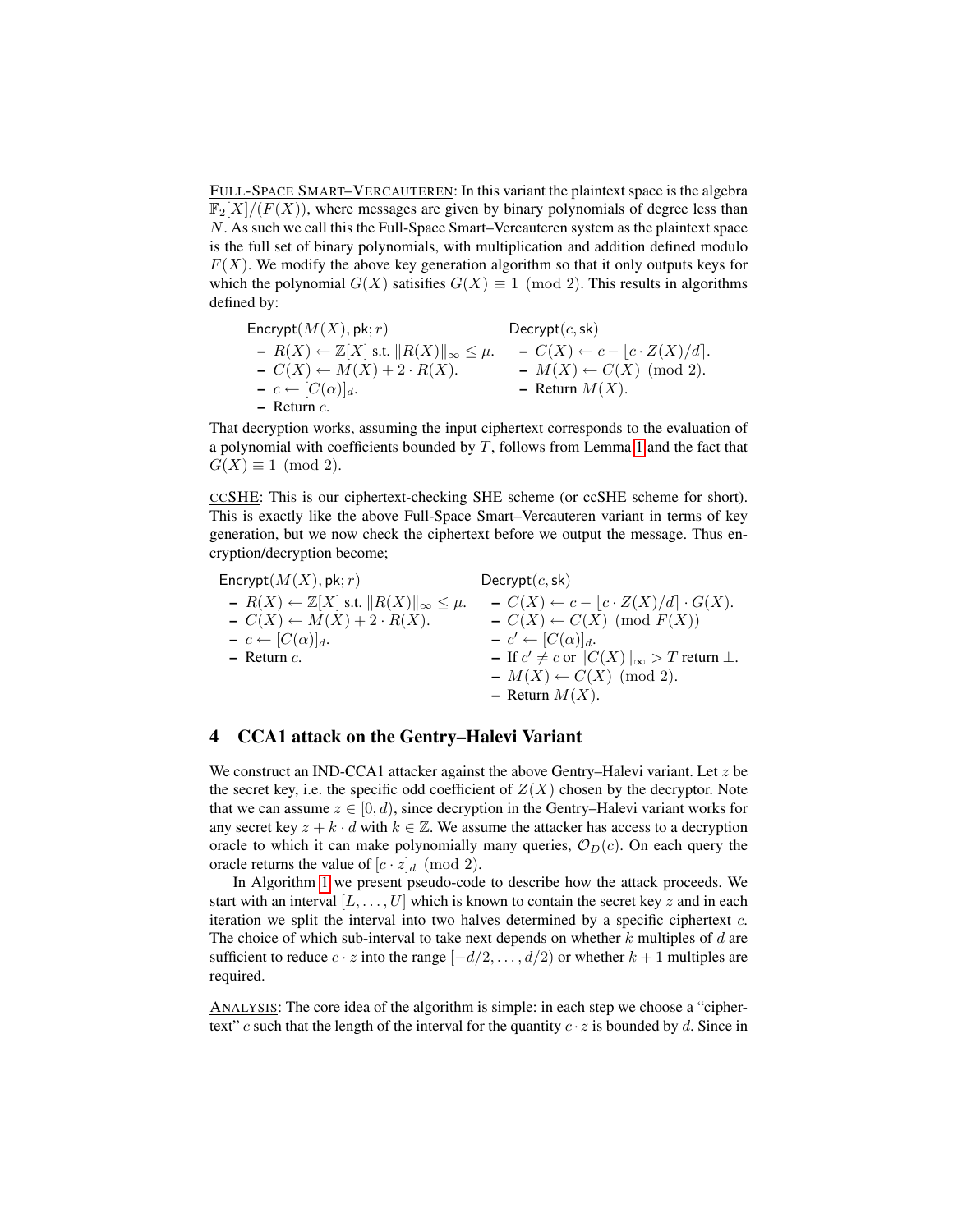Algorithm 1: CCA1 attack on the Gentry–Halevi Variant

<span id="page-8-1"></span> $L \leftarrow 0, U \leftarrow d - 1$ while  $U - L > 1$  do  $c \leftarrow \lfloor d/(U - L) \rfloor$  $b \leftarrow \mathcal{O}_D(c)$  $q \leftarrow (c+b) \mod 2$  $k \leftarrow |Lc/d + 1/2|$  $B \leftarrow (k+1/2)d/c$ if  $(k \mod 2 = q)$  then  $U \leftarrow |B|$ else  $L \leftarrow [B]$ return L

each step,  $z \in [L, U]$ , we need to take  $c = \lfloor d/(U - L) \rfloor$ . As such it is easy to see that  $c(U - L) \leq d$ .

To reduce cL, we need to subtract kd such that  $-d/2 \leq cL - kd \leq d/2$ , which shows that  $k = |Lc/d + 1/2|$ . Furthermore, since the length of the interval for  $c \cdot z$ is bounded by d, there will be exactly one number of the form  $d/2 + id$  in  $[cL, cU]$ , namely  $d/2 + kd$ . This means that there is exactly one boundary  $B = (k + 1/2)d/c$  in the interval for z.

Define q as the unique integer such that  $-d/2 \leq cz - qd < d/2$ , then since the length of the interval for  $c \cdot z$  is bounded by d, we either have  $q = k$  or  $q = k + 1$ . To distinguish between the two cases, we simply look at the output of the decryption oracle: recall that the oracle outputs  $[c \cdot z]_d \pmod{2}$ , i.e. the bit output by the oracle is

$$
b = c \cdot z - q \cdot d \pmod{2} = (c + q) \pmod{2}.
$$

Therefore,  $q = (b + c) \pmod{2}$  which allows us to choose between the cases k and  $k+1$ . If  $q = k \pmod{2}$ , then z lies in the first part  $[L, |B|]$ , whereas in the other case, z lies in the second part  $[[B], U]$ .

Having proved correctness we now estimate the running time. The behaviour of the algorithm is easily seen to be as follows: in each step, we obtain a boundary  $B$  in the interval  $[L, U]$  and the next interval becomes either  $[L, |B|]$  or  $[ [B], U]$ . Since B can be considered random in  $[L, U]$  as well as the choice of the interval, this shows that in each step, the size of the interval decreases by a factor 2 on average. In conclusion we deduce that recovering the secret key will require  $O(\log d)$  calls to the oracle.

The above attack is highly efficient in practice and recovers keys in a matter of seconds for all parameter sizes in [\[17\]](#page-17-10).

# <span id="page-8-0"></span>5 ccSHE is PA-1

In this section we prove that the ccSHE encryption scheme given earlier is PA-1, assuming a lattice knowledge assumption holds. We first recap on the definition of PA-1 in the standard model, and then we introduce our lattice knowledge assumption. Once this is done we present the proof.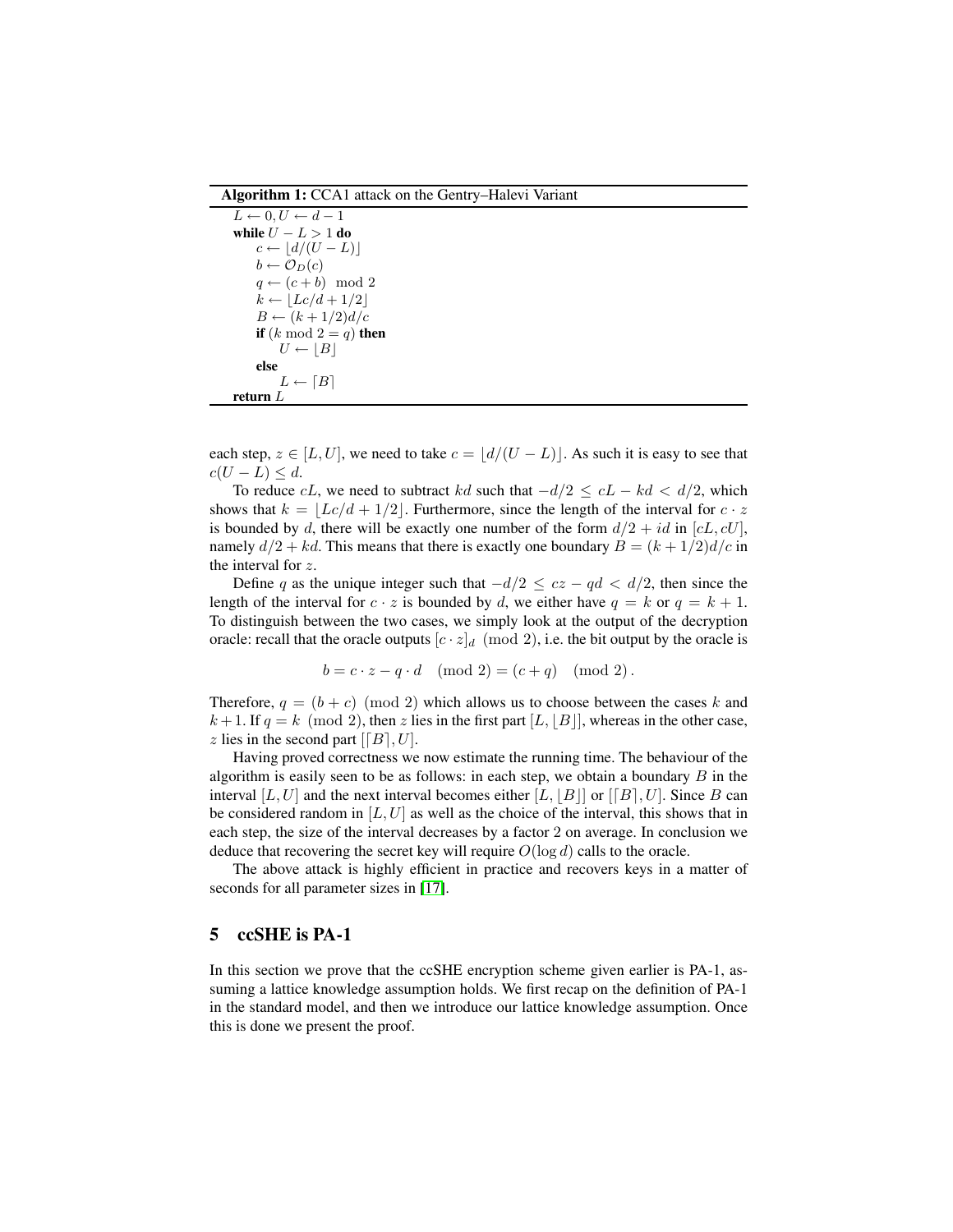PLAINTEXT AWARENESS – PA-1: The original intuition for the introduction of plaintext awareness was as follows - if an adversary knows the plaintext corresponding to every ciphertext it produces, then the adversary has no need for a decryption oracle and hence, PA+IND-CPA must imply IND-CCA. Unfortunately, there are subtleties in the definition for plaintext awareness, leading to three definitions, PA-0, PA-1 and PA-2. However, after suitably formalizing the definitions, PA-x plus IND-CPA implies IND-CCAx, for  $x = 1$  and 2. In our context we are only interested in IND-CCA1 security, so we will only discuss the notion of PA-1 in this paper.

Before formalizing PA-1 it is worth outlining some of the terminology. We have a polynomial time adversary A called a *ciphertext creator*, that takes as input a public key and can query ciphertexts to an oracle. An algorithm A<sup>∗</sup> is called a *successful extractor* for  $\mathcal A$  if it can provide responses to  $\mathcal A$  which are computationally indistinguishable from those provided by a decryption oracle. In particular a scheme is said to be PA-1 if there exists a successful extractor for any ciphertext creator that makes a polynomial number of queries. The extractor gets the same public key as  $A$  and also has access to the random coins used by algorithm  $A$ . Following [\[4\]](#page-16-2) we define PA-1 formally as follows:

Definition 1 (PA1). *Let* E *be a public key encryption scheme and* A *be an algorithm with access to an oracle* O *taking input* pk *and returning a string. Let* D *be an algorithm that takes as input a string and returns a single bit and let* A<sup>∗</sup> *be an algorithm which takes as input a string and some state information and returns either a string or the symbol* ⊥*, plus a new state. We call* A *a* ciphertext creator*,* A<sup>∗</sup> *a* PA-1-extractor*, and* D *a* distinguisher*. For security parameter* λ *we define the (distinguishing and extracting) experiments in Figure [1,](#page-9-0) and then define the PA-1 advantage to be*

$$
Adv_{\mathcal{E},\mathcal{A},\mathcal{D},\mathcal{A}^*}^{PA-1}(\lambda) = \left| \Pr(\text{Exp}_{\mathcal{E},\mathcal{A},\mathcal{D}}^{PA-1-d}(\lambda) = 1) - \Pr(\text{Exp}_{\mathcal{E},\mathcal{A},\mathcal{D},\mathcal{A}^*}^{PA-1-x}(\lambda) = 1) \right|.
$$

*We say* A<sup>∗</sup> *is a successful PA-1-extractor for* A*, if for every polynomial time distinguisher the above advantage is negligible.*

| $\mathrm{Exp}_{\mathcal{E},A,\mathcal{D}}^{PA-1-d}(\lambda)$ :                                                                                       | $\operatorname{Exp}_{\mathcal{E}}^{PA-1-x}(\lambda)$ :                                                                                                                            |
|------------------------------------------------------------------------------------------------------------------------------------------------------|-----------------------------------------------------------------------------------------------------------------------------------------------------------------------------------|
| $-$ (pk, sk) $\leftarrow$ KeyGen(1 <sup><math>\lambda</math></sup> ).<br>$- x \leftarrow \mathcal{A}^{\text{Decrypt}(\cdot, \text{sk})}(\text{pk}).$ | $-$ (pk, sk) $\leftarrow$ KeyGen $(1^{\lambda})$ .<br>- Choose coins coins $ \mathcal{A} $ (resp. coins $ \mathcal{A}^* $ ) for A (resp.                                          |
| $-d \leftarrow \mathcal{D}(x)$ .<br>$-$ Return d.                                                                                                    | $\mathcal{A}^*$ ).<br>$-$ St $\leftarrow$ (pk, coins[A]).<br>$- x \leftarrow \mathcal{A}^{\mathcal{O}}(\mathsf{pk}; \mathsf{coins}[\mathcal{A}]),$ replying to the oracle queries |
|                                                                                                                                                      | $\mathcal{O}(c)$ as follows:<br>• $(m, St) \leftarrow A^*(c, St; \text{coins}[A^*])$ .                                                                                            |
|                                                                                                                                                      | • Return $m$ to $\mathcal A$                                                                                                                                                      |
|                                                                                                                                                      | $-d \leftarrow \mathcal{D}(x)$ .<br>$-$ Return d.                                                                                                                                 |

<span id="page-9-0"></span>**Fig. 1.** Experiments  $\text{Exp}_{\mathcal{E},\mathcal{A},\mathcal{D}}^{PA-1-d}$  and  $\text{Exp}_{\mathcal{E},\mathcal{A},\mathcal{A}^*}^{PA-1-x}$ 

Note, in experiment  $\text{Exp}_{\mathcal{E},\mathcal{A},\mathcal{D}}^{PA-1-d}(\lambda)$  the algorithm  $\mathcal{A}$ 's oracle queries are responded to by the genuine decryption algorithm, whereas in  $\text{Exp}_{\mathcal{E},\mathcal{A},\mathcal{A}^*}^{PA-1-x}(\lambda)$  the queries are re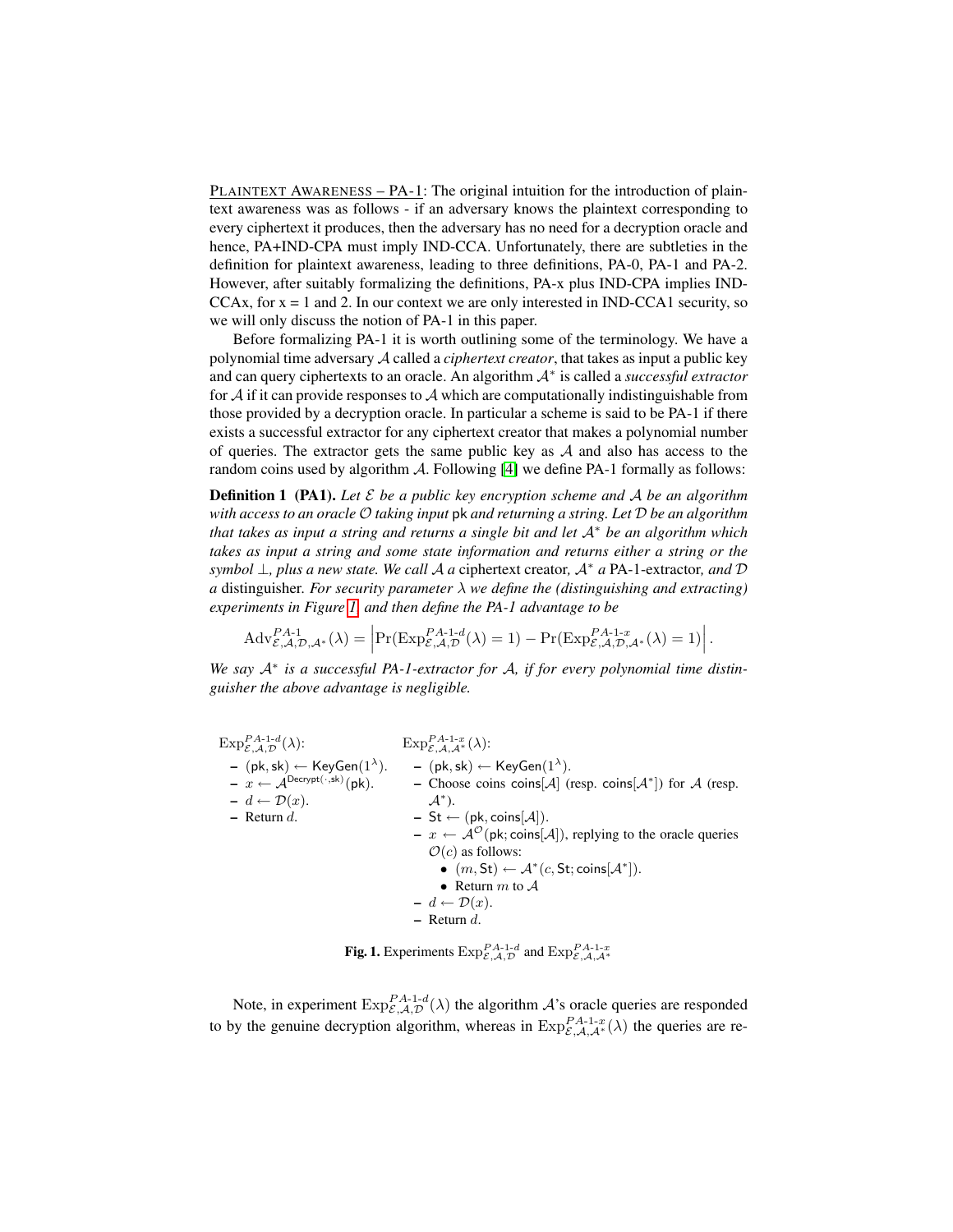sponded to by the PA-1-extractor. If  $A^*$  did not receive the coins coins[A] from A then it would be functionally equivalent to the real decryption oracle, thus the fact that  $A^*$ gets access to the coins in the second experiment is crucial. Also note that the distinguisher acts independently of  $A^*$ , and thus this is strictly stronger than having A decide as to whether it is interacting with an extractor or a real decryption oracle.

The intuition is that  $A^*$  acts as the unknowing subconscious of  $A$ , and is able to extract knowledge about  $A$ 's queries to its oracle. That  $A^*$  can obtain the underlying message captures the notion that  $A$  needs to know the message before it can output a valid ciphertext.

<span id="page-10-0"></span>The following lemma is taken from [\[4\]](#page-16-2) and will be used in the proof of the main theorem.

**Lemma 2.** Let  $\mathcal{E}$  be a public key encryption scheme. Let  $\mathcal{A}$  be a polynomial-time ci*phertext creator attacking* E*,* D *a polynomial-time distinguisher, and* A<sup>∗</sup> *a polynomialtime PA-1-extractor. Let* DecOK *denote the event that all* A<sup>∗</sup> *'s answers to* A*'s queries are correct in experiment*  $\mathrm{Exp}_{\mathcal{E},\mathcal{A},\mathcal{D},\mathcal{A}^*}(\lambda)$ *. Then,* 

$$
\Pr(\text{Exp}_{\mathcal{E},\mathcal{A},\mathcal{D},\mathcal{A}^*}^{PA-1-x}(\lambda) = 1) \ge \Pr(\text{Exp}_{\mathcal{E},\mathcal{A},\mathcal{D}}^{PA-1-d}(\lambda) = 1) - \Pr(\overline{\text{DecOK}})
$$

LATTICE KNOWLEDGE ASSUMPTION: Our knowledge assumption can be stated informally as follows: suppose there is a (probabilistic) algorithm  $C$  which takes as input a lattice basis of a lattice  $L$  and outputs a vector  $c$  suitably close to a lattice point  $p$ , i.e. closer than  $\epsilon \cdot \lambda_{\infty}(L)$  in the  $\infty$ -norm for a fixed  $\epsilon \in (0, 1/2)$ . Then there is an algorithm  $\mathcal{C}^*$  which on input of c and the random coins of  $\mathcal C$  outputs a close lattice vector p, i.e. one for which  $\|c - p\|_{\infty} < \epsilon \cdot \lambda_{\infty}(L)$ . Note that the algorithm  $\mathcal{C}^*$  can therefore act as a  $\epsilon$ -CVP-solver for c in the  $\infty$ -norm, given the coins coins[C]. Again as in the PA-1 defimition it is perhaps useful to think of  $C^*$  as the "subconscious" of C, since C is capable of outputting a vector close to the lattice it must have known the close lattice vector in the first place. Formally we have:

**Definition 2** (LK- $\epsilon$ ). Let  $\epsilon$  be a fixed constant in the interval  $(0, 1/2)$ . Let  $\mathcal G$  denote an *algorithm which on input of a security parameter* 1 <sup>λ</sup> *outputs a lattice* L *given by a basis* B *of dimension*  $n = n(\lambda)$  *and volume*  $\Delta = \Delta(\lambda)$ *. Let* C *be an algorithm that takes a lattice basis* B *as input, and has access to an oracle* O*, and returns nothing. Let* C ∗ denote an algorithm which takes as input a vector  $\mathbf{c} \in \mathbb{R}^n$  and some state information, and returns another vector  $\mathbf{p} \in \mathbb{R}^n$  plus a new state. Consider the experiment in Figure [2.](#page-11-0) The LK- $\epsilon$  advantage of  $\mathcal C$  relative to  $\mathcal C^*$  is defined by

$$
\mathrm{Adv}_{\mathcal{G},\mathcal{C},\mathcal{C}^*}^{LK-\epsilon}(\lambda) = \Pr[\mathrm{Exp}_{\mathcal{G},\mathcal{C},\mathcal{C}^*}^{LK-\epsilon}(\lambda) = 1].
$$

We say  $G$  satisfies the LK- $\epsilon$  assumption, for a fixed  $\epsilon$ , if for every polynomial time  $C$ *there exists a polynomial time*  $C^*$  *such that*  $\text{Adv}_{G,C,C^*}^{LK-\epsilon}(\lambda)$  *is a negligible function of*  $\lambda$ *.* 

The algorithm  $\mathcal C$  is called an LK- $\epsilon$  adversary and  $\mathcal C^*$  a LK- $\epsilon$  extractor. We now discuss this assumption in more detail. Notice, that for all lattices, if  $\epsilon < 1/4$  then the probability of a random vector being within  $\epsilon \cdot \lambda_{\infty}(L)$  of the lattice is bounded from above by  $1/2^n$ , and for lattices which are not highly orthogonal this is likely to hold for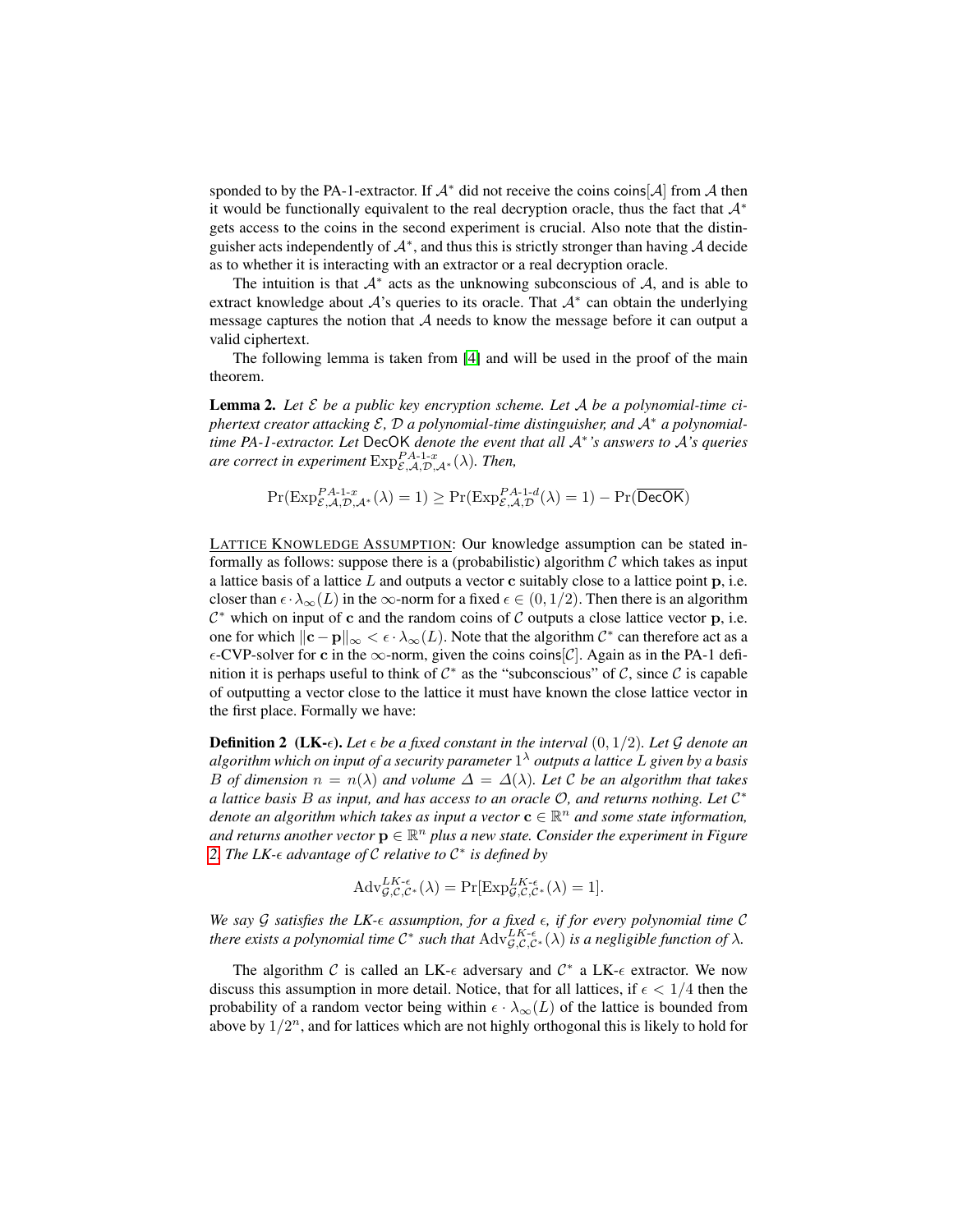$\mathrm{Exp}^{LK-\epsilon}_{\mathcal{G},\mathcal{C},\mathcal{C}^*}(\lambda)$ :

- $-B \leftarrow \mathcal{G}(1^{\lambda}).$
- Choose coins coins  $[\mathcal{C}]$  (resp. coins  $[\mathcal{C}^*]$ ) for  $\mathcal{C}$  (resp.  $\mathcal{C}^*$ ).
- $-$  St  $\leftarrow$   $(B, \text{coins}[\mathcal{C}])$ .
- Run  $\mathcal{C}^{\mathcal{O}}(B; \text{coins}[\mathcal{C}])$  until it halts, replying to the oracle queries  $\mathcal{O}(\mathbf{c})$  as follows:
	- $(p, St) \leftarrow C^*(c, St; \text{coins}[C^*]).$
	- If  $p \notin \mathcal{L}(B)$ , return 1.
	- If  $\|\mathbf{p} \mathbf{c}\|_{\infty} > \epsilon \cdot \lambda_{\infty}(L)$ , return 1.
	- Return  $p$  to  $C$ .

– Return 0.

<span id="page-11-0"></span>**Fig. 2.** Experiment 
$$
\text{Exp}_{\mathcal{G},\mathcal{C},\mathcal{C}^*}^{LK-\epsilon}(\lambda)
$$

all  $\epsilon$  up to 1/2. Our choice of T in the ccSHE scheme as  $U/4$  is to guarantee that our lattice knowledge assumption is applied with  $\epsilon = 1/4$ , and hence is more likely to hold.

If the query c which C asks of its oracle is within  $\epsilon \cdot \lambda_{\infty}(L)$  of a lattice point then we require that  $C^*$  finds such a close lattice point. If it does not then the experiment will output 1; and the assumption is that this happens with negligible probability.

Notice that if C asks its oracle a query of a vector which is not within  $\epsilon \cdot \lambda_{\infty}(L)$  of a lattice point then the algorithm  $C^*$  may do whatever it wants. However, to determine this condition within the experiment we require that the environment running the experiment is all powerful, in particular, that it can compute  $\lambda_{\infty}(L)$  and decide whether a vector is close enough to the lattice. Thus our experiment, but not algorithms  $\mathcal C$  and  $\mathcal C^*$ , is assumed to be information theoretic. This might seem strange at first sight but is akin to a similarly powerful game experiment in the strong security model for certificateless encryption [\[1\]](#page-16-4), or the definition of insider unforgeable signcryption in [\[3\]](#page-16-5).

For certain input bases, e.g. reduced ones or ones of small dimension, an algorithm  $\mathcal{C}^*$  can be constructed by standard algorithms to solve the CVP problem. This does not contradict our assumption, since  $C$  would also be able to apply such an algorithm and hence "know" the close lattice point. Our assumption is that when this is not true, the only way C could generate a close lattice point (for small enough values of  $\epsilon$ ) is by computing  $\mathbf{x} \in \mathbb{Z}^n$  and perturbing the vector  $\mathbf{x} \cdot B$ .

### MAIN THEOREM:

Theorem 1. *Let* G *denote the lattice basis generator induced from the* KeyGen *algorithm of the ccSHE scheme, i.e. for a given security parameter*  $1^{\lambda}$ *, run* KeyGen $(1^{\lambda})$ *to obtain*  $pk = (\alpha, d, \mu, F(X))$  *and*  $sk = (Z(X), G(X), d, F(X))$ *, and generate the lattice basis B as in equation* [\(1\)](#page-5-0). Then, if *G satisfies the LK-* $\epsilon$  *assumption for*  $\epsilon = 1/4$ *then the ccSHE scheme is PA-1.*

*Proof.* Let A be a polynomial-time ciphertext creator attacking the ccSHE scheme, then we show how to construct a polynomial time PA1-extractor A<sup>∗</sup> . The creator A takes as input the public key pk =  $(\alpha, d, \mu, F(X))$  and random coins coins[A] and returns an integer as the candidate ciphertext. To define  $A^*$ , we will exploit A to build a polynomial-time LK- $\epsilon$  adversary C attacking the generator G. By the LK- $\epsilon$  assumption there exists a polynomial-time LK- $\epsilon$  extractor  $C^*$ , that will serve as the main building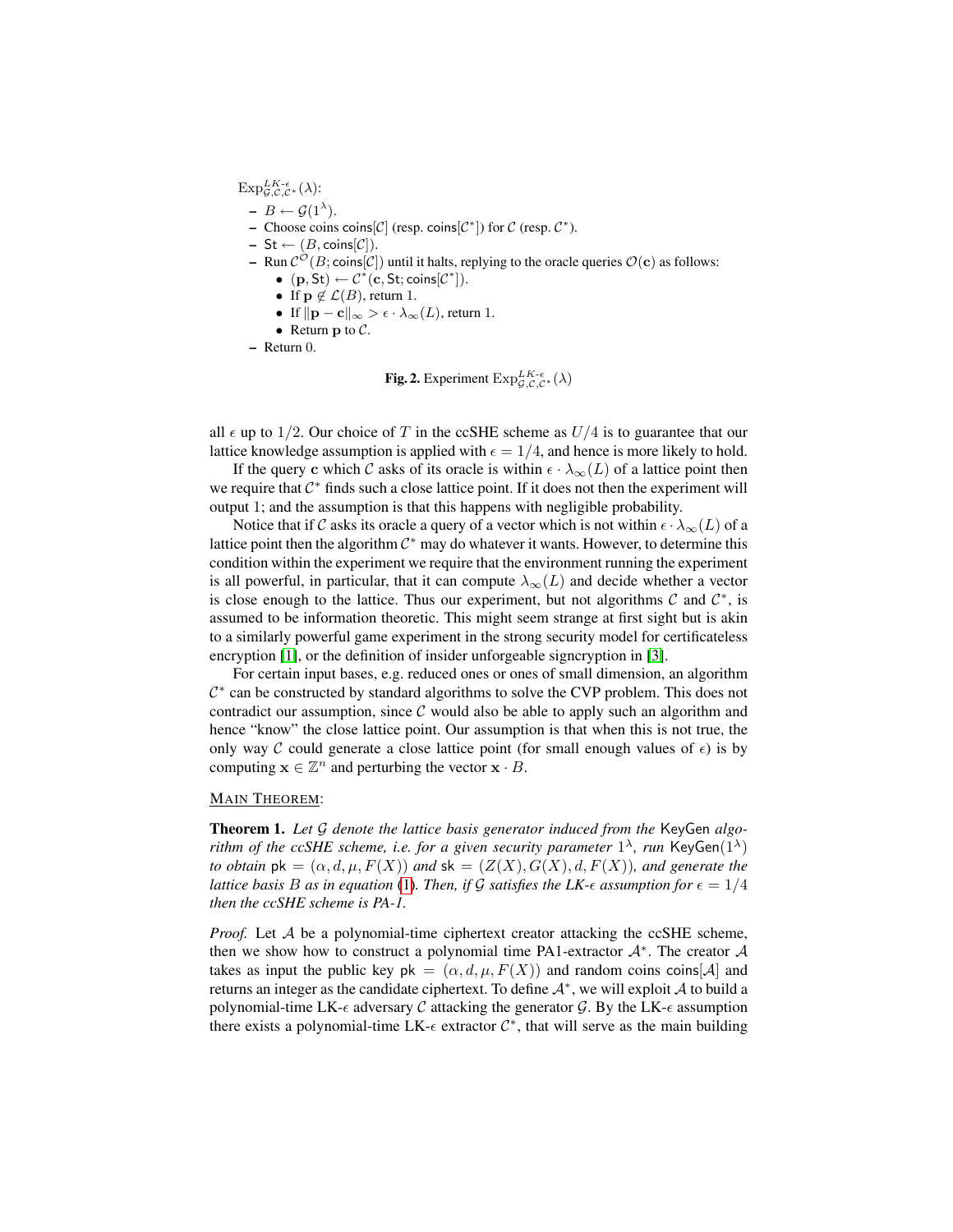block for the PA1-extractor  $A^*$ . The description of the LK- $\epsilon$  adversary  $C$  is given in Figure [3](#page-12-0) and the description of the PA-1-extractor  $A^*$  is given in Figure [4.](#page-12-1)

LK- $\epsilon$  adversary  $\mathcal{C}^{\mathcal{O}}(B; \text{coins}[\mathcal{C}])$ 

- Let  $d = B[0][0]$  and  $\alpha = -B[1][0]$
- Parse coins $[\mathcal{C}]$  as  $\mu||F(X)||$ coins $[\mathcal{A}]$
- Run A on input  $(\alpha, d, \mu, F(X))$  and coins coins[A] until it halts, replying to its oracle queries as follows:
	- If  $\mathcal A$  makes a query with input  $c$ , then
	- Submit  $(c, 0, 0, \ldots, 0)$  to  $\overline{\mathcal{O}}$  and let p denote the response
	- Let  ${\bf c} = (c, 0, \dots, 0) {\bf p}$ , and  $C(X) = \sum_{i=0}^{N-1} {\bf c}_i X^i$
	- Let  $c' = [C(\alpha)]_d$
	- If  $c' \neq c$  or  $||C(X)||_{\infty} \geq T$ , then  $M(X) \leftarrow \perp$ , else  $M(X) \leftarrow C(X) \pmod{2}$
	- Return  $M(X)$  to  $A$  as the oracle response.

– Halt

#### <span id="page-12-0"></span>Fig. 3. LK- $\epsilon$  adversary

PA-1-extractor  $\mathcal{A}^*(c, \mathsf{St}[\mathcal{A}^*]; \mathsf{coins}[\mathcal{A}^*])$ 

- $-$  If  $St[A^*]$  is initial state then
	- parse coins $[\mathcal{A}^*]$  as  $(\alpha, d, \mu, F(X))$ ||coins $[\mathcal{A}]$
	- St $[C^*] \leftarrow (\alpha, d, \mu, F(X))$ ||coins $[\mathcal{A}]$
	- else parse coins $[\mathcal{A}^*]$  as  $(\alpha, d, \mu, F(X))$ ||St $[\mathcal{C}^*]$
- $-$  (p, St[ $\mathcal{C}^*$ ])  $\leftarrow \mathcal{C}^*((c, 0, \ldots, 0), \mathsf{St}[\mathcal{C}^*]; \mathsf{coins}[\mathcal{A}^*])$
- Let  $\mathbf{c} = (c, 0, \dots, 0) \mathbf{p}$ , and  $C(X) = \sum_{i=0}^{N-1} \mathbf{c}_i X^i$
- Let  $c' = [C(\alpha)]_d$
- If  $c' \neq c$  or  $||C(X)||_{\infty} \geq T$ , then  $M(X) \leftarrow \perp$ , else  $M(X) \leftarrow C(X) \pmod{2}$
- $-$  St[ $A^*$ ]  $\leftarrow (\alpha, d, \mu, F(X))$ ||St[ $C^*$ ]
- Return  $(M(X), St[{\cal A}^*])$ .

#### <span id="page-12-1"></span>Fig. 4. PA-1-extractor

We first show that  $A^*$  is a successful PA-1-extractor for A. In particular, let DecOK denote the event that all  $\mathcal{A}^*$ 's answers to  $\mathcal{A}$ 's queries are correct in  $\text{Exp}_{\text{ccSHE},\mathcal{A},\mathcal{D},\mathcal{A}^*}^{PA-1-x}(\lambda)$ , then we have that  $Pr(\overline{DecOK}) \leq \text{Adv}_{\mathcal{G},\mathcal{C},\mathcal{C}^*}^{LK-\epsilon}(\lambda)$ .

We first consider the case that  $c$  is a valid ciphertext, i.e. a ciphertext such that Decrypt(c, sk)  $\neq \perp$ , then by definition of Decrypt in the ccSHE scheme there exists a  $C(x)$  such that  $c = [C(\alpha)]_d$  and  $||C(X)||_{\infty} \leq T$ . Let p' be the coefficient vector of  $c - C(X)$ , then by definition of c, we have that p' is a lattice vector that is within distance T of the vector  $(c, 0, \ldots, 0)$ . Furthermore, since  $T \leq \lambda_{\infty}(L)/4$ , the vector  $p'$ is the *unique* vector with this property. Let  $p$  be the vector returned by  $C^*$  and assume that **p** passes the test  $||(c, 0, \dots, 0) - \mathbf{p}||_{\infty} \leq T$ , then we conclude that  $\mathbf{p} = \mathbf{p}'$ . This shows that if  $c$  is a valid ciphertext, it will be decrypted correctly by  $\mathcal{A}^*$ .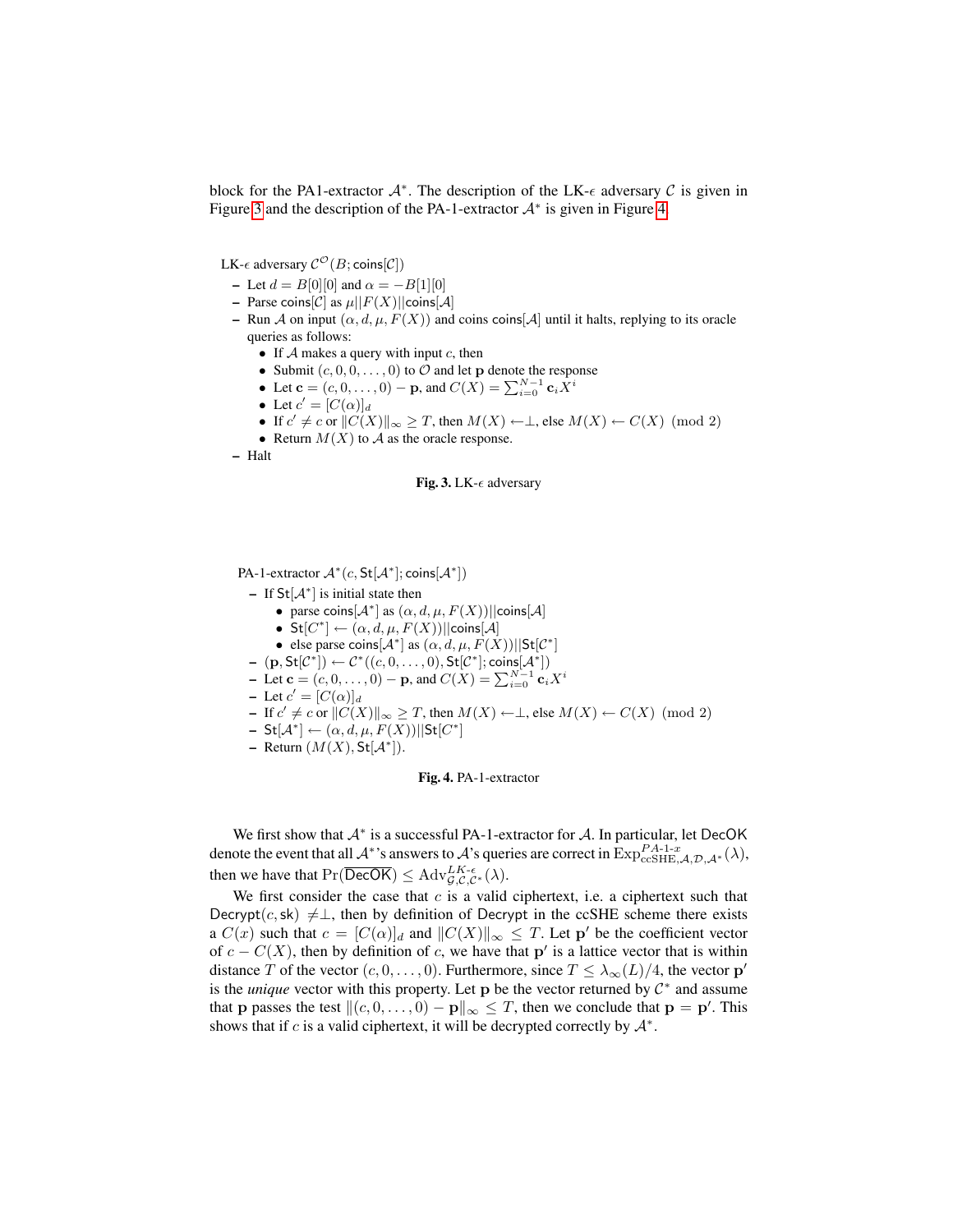When  $c$  is an invalid ciphertext then the real decryption oracle will always output ⊥, and it can be easily seen that our PA-1 extractor  $A^*$  will also output ⊥. Thus in the case of an invalid ciphertext the adversary  $A$  cannot tell the two oracles apart. The theorem now follows from combining the inequality  $Pr(\overline{DecOK}) \leq \text{Adv}_{\mathcal{G},\mathcal{C},\mathcal{C}^*}^{LK-\epsilon}(\lambda)$  with Lemma [2](#page-10-0) as follows:

$$
Adv_{\mathcal{E},\mathcal{A},\mathcal{D},\mathcal{A}^*}^{PA-1}(\lambda) = Pr(\text{Exp}_{\mathcal{E},\mathcal{A},\mathcal{D}}^{PA-1-d}(\lambda) = 1) - Pr(\text{Exp}_{\mathcal{E},\mathcal{A},\mathcal{D},\mathcal{A}^*}^{PA-1-x}(\lambda) = 1)
$$
  
\n
$$
\leq Pr(\text{Exp}_{\mathcal{E},\mathcal{A},\mathcal{D}}^{PA-1-d}(\lambda) = 1) - Pr(\text{Exp}_{\mathcal{E},\mathcal{A},\mathcal{D}}^{PA-1-d}(\lambda) = 1) + Pr(\overline{\text{DecOK}})
$$
  
\n
$$
\leq \text{Adv}_{\mathcal{G},\mathcal{C},\mathcal{C}^*}^{LK-1}( \lambda ).
$$

### <span id="page-13-0"></span>6 ccSHE is not secure in the presence of a CVA attack

We now show that our ccSHE scheme is not secure when the attacker, after being given the target ciphertext  $c^*$ , is given access to an oracle  $\mathcal{O}_{\text{CVA}}(c)$  which returns 1 if c is a valid ciphertext (i.e. the decryption algorithm would output a message), and which returns 0 if it is invalid (i.e. the decryption algorithm would output  $\perp$ ). Such an "oracle" can often be obtained in the real world by the attacker observing the behaviour of a party who is fed ciphertexts of the attackers choosing. Since a CVA attack is strictly weaker than a IND-CCA2 attack it is an interesting open (and practical) question as to whether an FHE scheme can be CVA secure.

We now show that the ccSHE scheme is not CVA secure, by presenting a relatively trivial attack: Suppose the adversary is given a target ciphertext  $c^*$  associated with a hidden message  $m^*$ . Using the method in Algorithm [2](#page-13-1) it is easy to determine the message using access to  $\mathcal{O}_{\text{CVA}}(c)$ . Basically, we add on multiples of  $\alpha^i$  to the ciphertext until it does not decrypt; this allows us to perform a binary search on the  $i$ -th coefficient of  $C(X)$ , since we know the bound T on the coefficients of  $C(X)$ .

<span id="page-13-1"></span>

| Algorithm 2: CVA attack on ccSHE                      |
|-------------------------------------------------------|
| $C(X) \leftarrow 0$                                   |
| for i from 0 upto $N-1$ do                            |
| $L \leftarrow -T+1, U \leftarrow T-1$                 |
| while $U \neq L$ do                                   |
| $M \leftarrow [(U+L)/2].$                             |
| $c \leftarrow [-c^* + (M + T - 1) \cdot \alpha^i]_d.$ |
| if $\mathcal{O}_{\text{CVA}}(c) = 1$ then             |
| $L \leftarrow M$ .                                    |
| else                                                  |
| $U \leftarrow M - 1$ .                                |
| $C(X) \leftarrow C(X) + U \cdot X^i$ .                |
| $m^* \leftarrow C(X) \pmod{2}$                        |
| return $m^*$                                          |

If  $c_i$  is the *i*th coefficient of the actual  $C(X)$  underlying the target ciphertext  $c^*$ , then the *i*th coefficient of the polynomial underlying ciphertext  $c$  being passed to the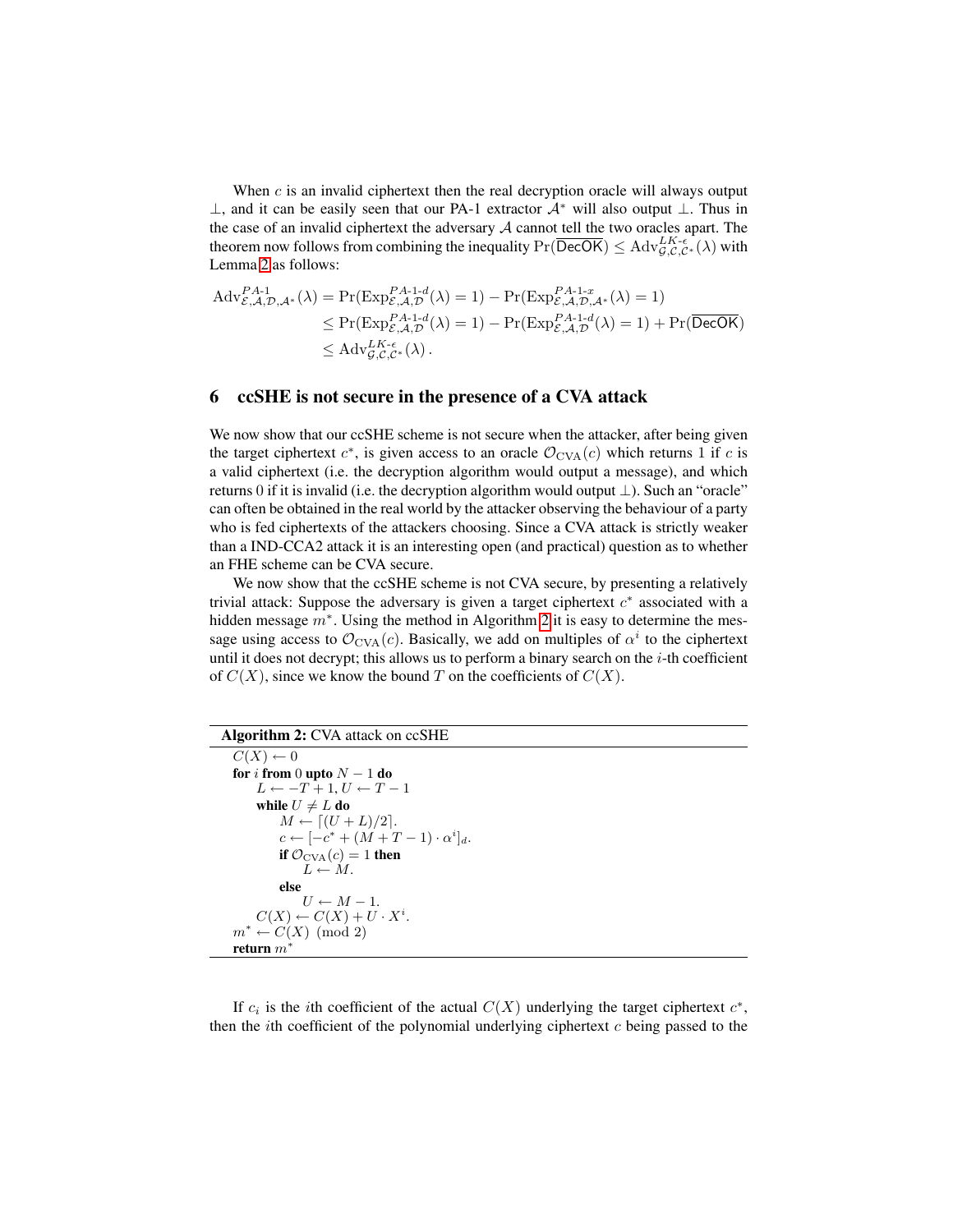$\mathcal{O}_{\text{CVA}}$  oracle is given by  $M + T - 1 - c_i$ . When  $M \leq c_i$  this coefficient is less than T and so the oracle will return 1, however when  $M > c_i$  the coefficient is greater than or equal T and hence the oracle will return 0. Thus we can divide the interval for  $c_i$  in two depending on the outcome of the test.

It is obvious that the complexity of the attack is  $O(N \cdot \log_2 T)$ . Since, for the recommended parameters in the key generation method, N and  $\log_2 T$  are polynomial functions of the security parameter, we obtain a polynomial time attack.

# <span id="page-14-0"></span>7 CCA2 Somewhat Homomorphic Encryption?

In this section we deal with an additional issue related to CCA security of somewhat homomorphic encryption schemes. Consider the following scenario: three parties wish to use SHE to compute some information about some data they posses. Suppose the three pieces of data are  $m_1$ ,  $m_2$  and  $m_3$ . The parties encrypt these messages with the SHE scheme to obtain ciphertexts  $c_1$ ,  $c_2$  and  $c_3$ . These are then passed to a third party who computes, via the SHE properties, the required function. The resulting ciphertext is passed to an "Opener" who then decrypts the output and passes the computed value back to the three parties. As such we are using SHE to perform a form of multi-party computation, using SHE to perform the computation and a special third party, called an Opener, to produce the final result.

Consider the above scenario in which the messages lie in  $\{0, 1\}$  and the function to be computed is the majority function. Now assume that the third party and the protocol are not synchronous. In such a situation the third party may be able to make a copy of the first party's ciphertext and submit it as his own. In such a situation the third party forces the above protocol to produce an output equal to the first party's input; thus security of the first party's input is lost. This example may seem a little contrived but it is, in essence, the basis of the recent attack by Smyth and Cortier [\[28\]](#page-17-18) on the Helios voting system; recall Helios is a voting system based on homomorphic (but not fully homomorphic) encryption.

An obvious defence against the above attack would be to disallow input ciphertexts from one party, which are identical to another party's. However, this does not preclude a party from using malleability of the underlying SHE scheme to produce a ciphertext  $c_3$ , such that  $c_3 \neq c_1$ , but Decrypt $(c_1, sk)$  = Decrypt $(c_3, sk)$ . Hence, we need to preclude (at least) forms of benign malleability, but to do so would contradict the fact that we require a fully homomorphic encryption scheme.

To get around this problem we introduce the notion of *CCA-embeddable homomorphic encryption*. Informally this is an IND-CCA2 public key encryption scheme  $\mathcal{E}$ , for which given a ciphertext  $c$  one can publicly extract an equivalent ciphertext  $c'$  for an IND-CPA homomorphic encryption scheme  $\mathcal{E}'$ . More formally

Definition 3. *An IND-CPA homomorphic (possibly fully homomorphic) public key en* $c$ ryption scheme  $\mathcal{E}' =$  (KeyGen', Encrypt', Decrypt') *is said to be* CCA-embeddable *if there is an IND-CCA encryption scheme*  $\mathcal{E} =$  (KeyGen, Encrypt, Decrypt) *and an algorithm* Extract *such that*

 $-$  KeyGen *produces two secret keys* sk', sk'', where sk' is in the keyspace of  $\mathcal{E}'$ .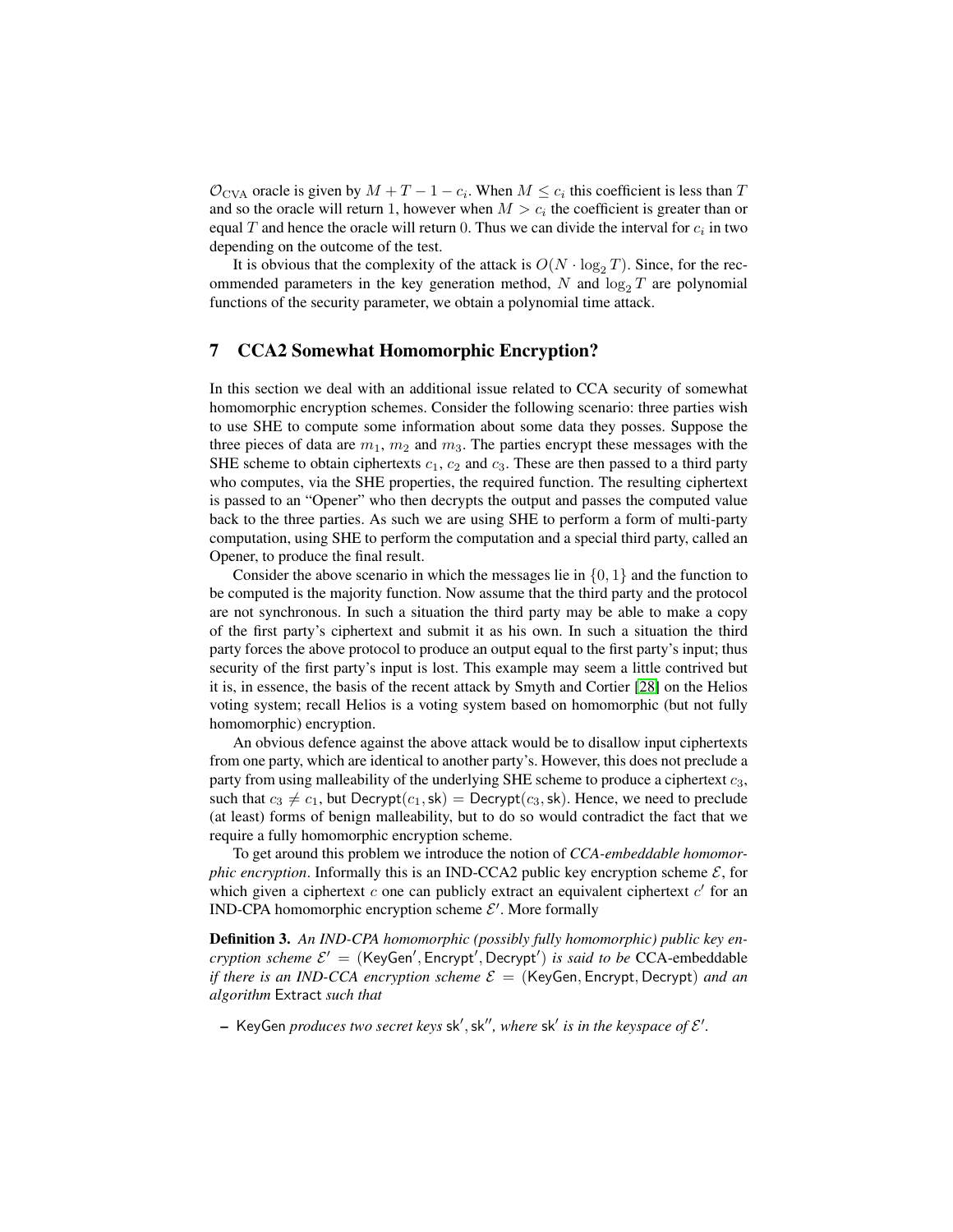- $-$  Decrypt<sup>'</sup>(Extract(Encrypt $(m, pk)$ , sk''), sk') = m.
- $-$  The ciphertext validity check for  $\mathcal E$  is computable using only the secret key  $\mathsf{sk}''$ .
- $-$  CCA1 security of  $\mathcal{E}'$  is not compromised by leakage of sk<sup>"</sup>.

As a simple example, for standard homomorphic encryption, is that ElGamal is CCAembeddable into the Cramer–Shoup encryption scheme [\[10\]](#page-17-4). We note that this notion of CCA-embeddable encryption was independently arrived at by [\[7\]](#page-16-6) for standard (singularly) homomorphic encryption in the context of providing a defence against the earlier mentioned attack on Helios. See [\[7\]](#page-16-6) for a more complete discussion of the concept.

As a proof of concept for somewhat homomorphic encryption schemes we show that, in the random oracle model, the somewhat homomorphic encryption schemes considered in this paper are CCA-embeddable. We do this by utilizing the Naor–Yung paradigm [\[22\]](#page-17-19) for constructing IND-CCA encryption schemes, and the zero-knowledge proofs of knowledge for semi-homomorphic schemes considered in [\[6\]](#page-16-7). Note that our construction is inefficient; we leave it as an open problem as to whether more specific constructions can be provided for the specific SHE schemes considered in this paper.

CONSTRUCTION: Given an SHE scheme  $\mathcal{E}' =$  (KeyGen', Encrypt', Decrypt') we construct the scheme  $\mathcal{E} =$  (KeyGen, Encrypt, Decrypt) into which  $\mathcal{E}'$  embeds as follows, where  $NIZKPoK = (Prove, Verify)$  is a suitable non-malleable non-interactive zeroknowledge proof of knowledge of equality of two plaintexts:

| KeyGen $(1^{\lambda})$                                                                                                                                                                                                                                                                                    | $\mathsf{Encrypt}(m, \mathsf{pk}; r)$                                                                                                                                                                                                                                           |
|-----------------------------------------------------------------------------------------------------------------------------------------------------------------------------------------------------------------------------------------------------------------------------------------------------------|---------------------------------------------------------------------------------------------------------------------------------------------------------------------------------------------------------------------------------------------------------------------------------|
| $-$ (pk' <sub>1</sub> , sk' <sub>1</sub> ) $\leftarrow$ KeyGen'(1 <sup><math>\lambda</math></sup> ).<br>$-$ (pk' <sub>2</sub> , sk' <sub>2</sub> ) $\leftarrow$ KeyGen'(1 <sup><math>\lambda</math></sup> ).<br>$-$ pk $\leftarrow (pk'_1, pk'_2), sk \leftarrow (sk'_1, sk'_2).$<br>$-$ Return (pk, sk). | $-c'_1 \leftarrow$ Encrypt'( <i>m</i> , pk' <sub>1</sub> ; r' <sub>1</sub> ).<br>$-c'_2 \leftarrow$ Encrypt'(m, pk' <sub>2</sub> ; r' <sub>2</sub> ).<br>$- \Sigma \leftarrow$ Prove $(c_1, c_2; m, r'_1, r'_2)$ .<br>$-c \leftarrow (c'_1, c'_2, \Sigma).$<br>$-$ Return $c$ . |
| Extract(c)                                                                                                                                                                                                                                                                                                |                                                                                                                                                                                                                                                                                 |
| - Parse c as $(c'_1, c'_2, \Sigma)$ .                                                                                                                                                                                                                                                                     | Decrypt(c, sk)                                                                                                                                                                                                                                                                  |
| - Return $c'_1$ .                                                                                                                                                                                                                                                                                         | - Parse c as $(c'_1, c'_2, \Sigma)$ .                                                                                                                                                                                                                                           |
|                                                                                                                                                                                                                                                                                                           | - If Verify $(\Sigma, c'_1, c'_2) = 0$ return $\perp$ .<br>$-m \leftarrow$ Decrypt'( $c'_1$ , sk' <sub>1</sub> ).                                                                                                                                                               |
|                                                                                                                                                                                                                                                                                                           | $-$ Return m.                                                                                                                                                                                                                                                                   |
|                                                                                                                                                                                                                                                                                                           |                                                                                                                                                                                                                                                                                 |

All that remains is to describe how to instantiate the NIZKPoK. We do this using the Fiat–Shamir heuristic applied to the Sigma-protocol in Figure [5.](#page-16-8) The protocol is derived from the same principles as those in [\[6\]](#page-16-7), and security (completeness, soundness and zero-knowledge) can be proved in an almost identical way to that in [\[6\]](#page-16-7). The main difference being that we need an adjustment to be made to the response part of the protocol to deal with the message space being defined modulo two. We give the Sigma protocol in the simplified case of application to the Gentry–Halevi variant, where the message space is equal to  $\{0, 1\}$ . Generalising the protocol to the Full Space Smart– Vercauteren variant requires a more complex "adjustment" to the values of  $t_1$  and  $t_2$  in the protocol. Notice that the soundness error in the following protocol is only  $1/2$ , thus we need to repeat the protocol a number of times to obtain negligible soundness error which leads to a loss of efficiency.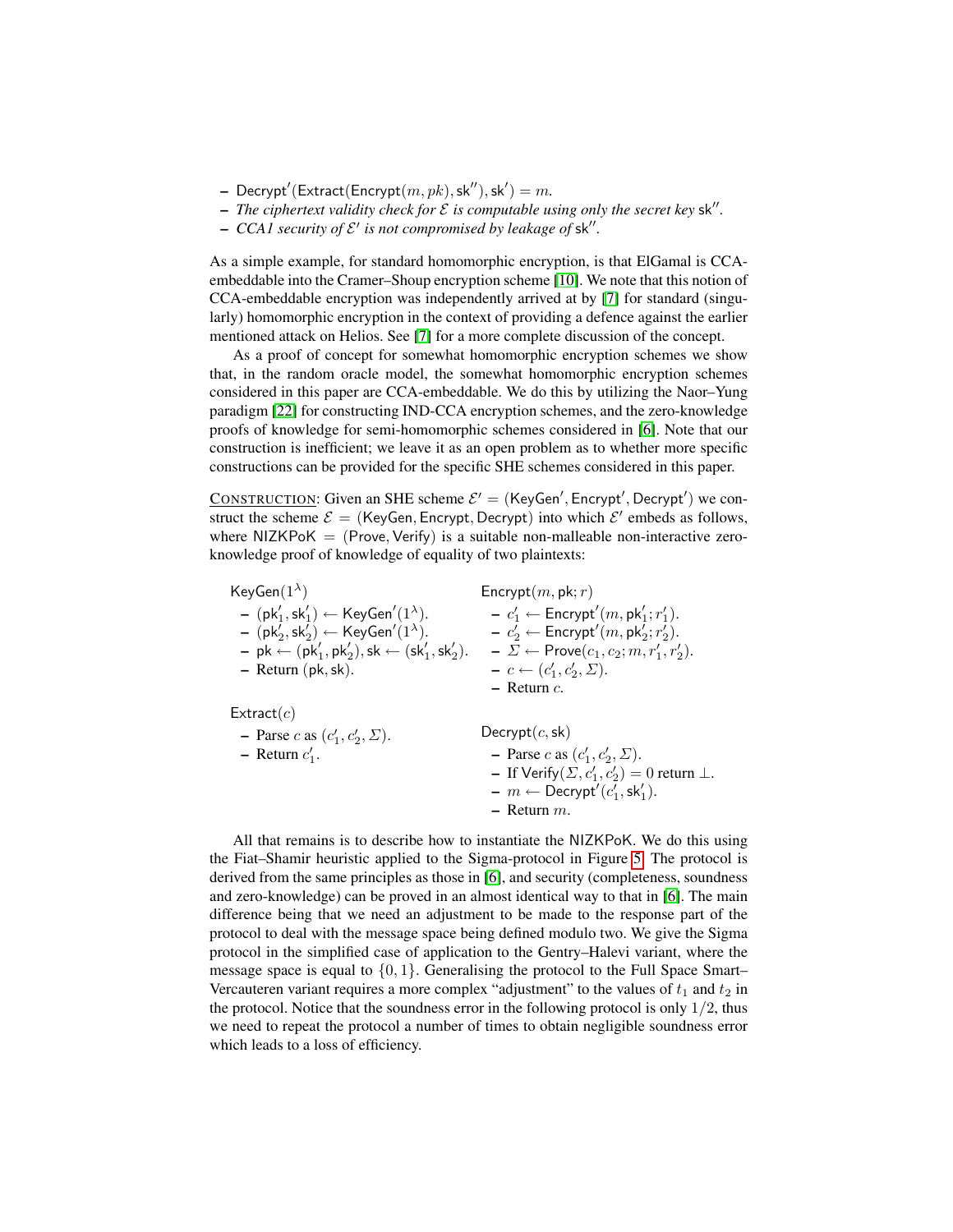```
Prover Verifier
c_1 = \mathsf{Encrypt}'(m, \mathsf{pk}'_1; r'_1)c_2 = \mathsf{Energy}'(m, \mathsf{pk}'_2; r'_2c_1, c_2y \leftarrow \{0, 1\}a_1 \leftarrow \mathsf{Encrypt}'(y, \mathsf{pk}'_1; s'_1)a_2 \leftarrow \mathsf{Encrypt}'(y, \mathsf{pk}'_2; s'_2)a_1, a_2\frac{e}{e} e \leftarrow \{0,1\}z \leftarrow y \oplus e \cdot mt_1 \leftarrow s_1 + e \cdot r_1 + e \cdot y \cdot mt_2 \leftarrow s_2 + e \cdot r_2 + e \cdot y \cdot m \quad \frac{z, t_1, t_2}{2} Accept if and only if
                                                              Encrypt'(z, pk_1; t_1) = a_1 + e \cdot c_1Encrypt'(z, pk_2; t_2) = a_2 + e \cdot c_2.
```
<span id="page-16-8"></span>Fig. 5. ZKPoK of equality of two plaintexts

### 8 Acknowledgements

All authors were partially supported by the European Commission through the ICT Programme under Contract ICT-2007-216676 ECRYPT II. The first author was also partially funded by EPSRC and Trend Micro. The third author was supported by the Defense Advanced Research Projects Agency (DARPA) and the Air Force Research Laboratory (AFRL) under agreement number FA8750-11-2-0079, and by a Royal Society Wolfson Merit Award.

# References

- <span id="page-16-4"></span>1. S.S. Al-Riyami and K.G. Patterson. Certificateless public key cryptography. In *Advances in Cryptology – ASIACRYPT 2003*, Springer LNCS 2894, 452–473, 2003.
- <span id="page-16-0"></span>2. F. Armknecht, A. Peter and S. Katzenbeisser. A cleaner view on IND-CCA1 secure homomorphic encryption using SOAP. IACR e-print 2010/501, [http://eprint.iacr.org/](http://eprint.iacr.org/2010/501) [2010/501](http://eprint.iacr.org/2010/501), 2010.
- <span id="page-16-5"></span>3. J. Baek, R. Steinfeld and Y. Zheng. Formal proofs for the security of signcryption. *Journal of Cryptology*, 20(2), 203–235, 2007.
- <span id="page-16-2"></span>4. M. Bellare and A. Palacio. Towards Plaintext-Aware Public-Key Encryption without Random Oracles. In *Advances in Cryptology – ASIACRYPT 2004*, Springer LNCS 3329, 37-52, 2004.
- <span id="page-16-1"></span>5. M. Bellare and P. Rogaway. Optimal Asymmetric Encryption. In *Advances in Cryptology – EUROCRYPT'94*, Springer LNCS 950, 92-111, 1994.
- <span id="page-16-7"></span>6. R. Bendlin, I. Damgård, C. Orlandi and S. Zakarias. Semi-homomorphic encryption and multiparty computation. In *Advances in Cryptology – EUROCRYPT 2011*, Springer LNCS 6632, 169–188, 2011.
- <span id="page-16-6"></span>7. D. Bernhard, V. Cortier, O. Pereira, B. Smyth and B. Warinschi. Adapting Helios for provable ballot privacy. To appear *ESORICS 2011*.
- <span id="page-16-3"></span>8. D. Bleichenbacher. Chosen ciphertext attacks against protocols based on the RSA encryption standard PKCS #1 In *Advances in Cryptology – CRYPTO '98*, Springer LNCS 1462, 1– 12,1998.